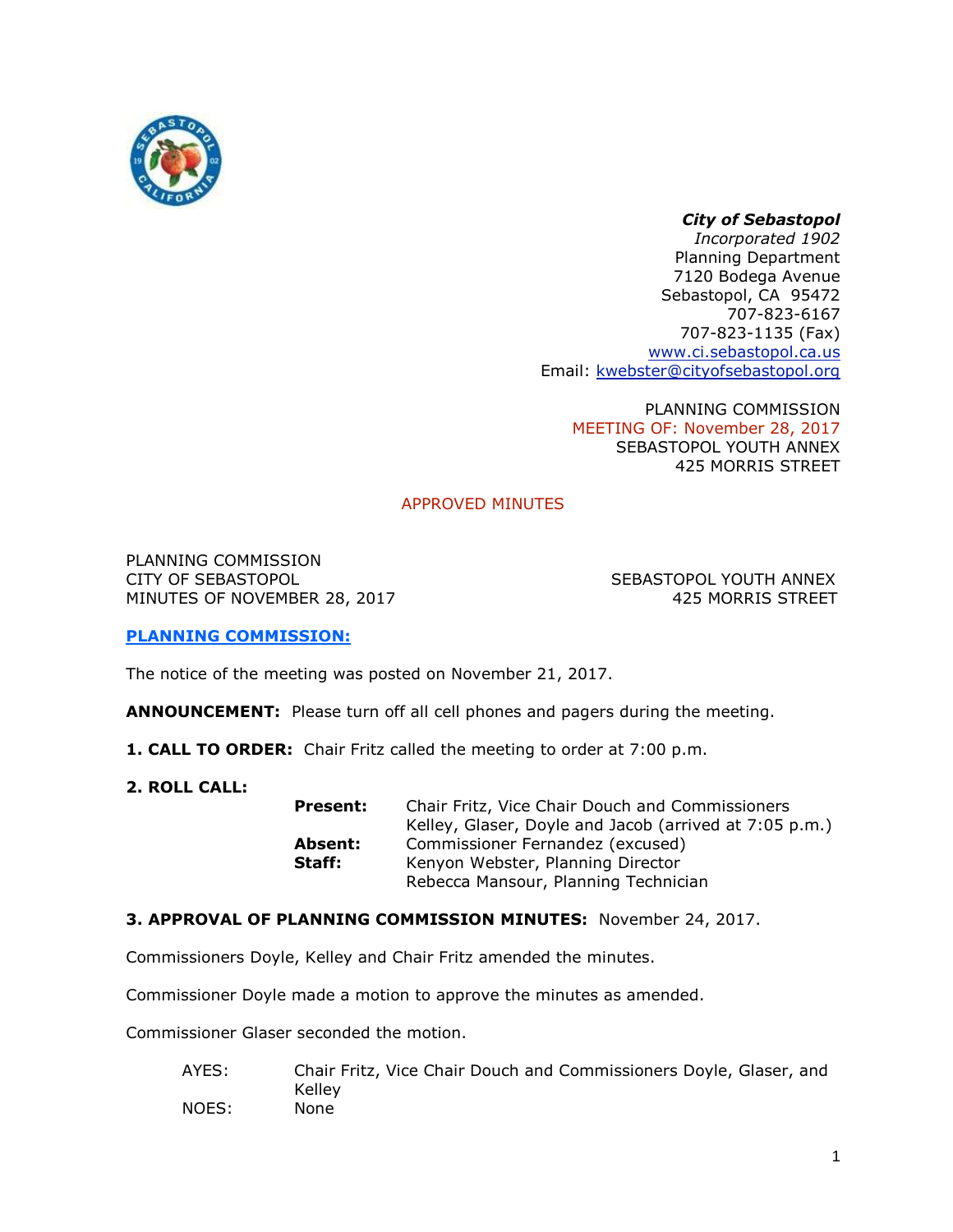#### ABSTAIN: None

**4. COMMENTS FROM THE PUBLIC ON ITEMS NOT ON AGENDA -** This is for items *not* on the agenda, but that are related to the responsibilities of the Planning Commission or City Council. The Commission and Council receive any such comments, but under law, may not act on them. If there are a large number of persons wishing to speak under this item, speaking time may be reduced to less than 3 minutes, or if there is more than 15 minutes of testimony, the item may be moved to the end of the meeting to allow agendized business to be conducted.

Chair Fritz asked if members of the public wished to speak on items not on tonight's agenda.

ila Benavidez-Heaster, Bodega Avenue, commented:

- Attends these meetings as an observer of the Commission.
- She reports to no one and nobody asks anything of her.
- We are entering a new time and as a result, the Commission will no longer be functioning as it has in the past.
- The decisions that are made now will impact our future.
- Sees power struggles when she observes the Commission.
- In a group, power struggles are healthier than compliance.
- The Commission does incredible work.
- Loves a lot of the Commission's logic as well as the questions they ask.
- Appreciates the Commission for considering community integration.
- It is important to listen to the public comment.
- Believes that the community is apprehensive about growth here, not afraid of it.
- Wants the Commission to go from their strengths.
- Collaboration is important.
- As somebody who is watching from the outside, with no investment, she urged the Commission to keep moving forward.
- Compromise is also important.
- Encouraged the Commission to step back, listen, and then move forward.
- The Commission did beautiful work on the Hotel Sebastopol project.
- Would like all hotel developers to include a hostel.
- Thanked the Commission for their time.

Kathy Austin commented:

- Referenced a letter she wrote which was provided to the Commission prior to the start of tonight's meeting.
- Has an opportunity to bring 18 townhomes to the city of Sebastopol, of which three could be affordably owned. The property is located on the south side of Morris Street, behind the shopping center, and between the bike path and the mobile home park.
- Expressed concern over some of the items that are being contemplated in the Zoning Ordinance update process.
- Would appreciate discussion of whether to require a commercial component in all of the commercial districts.
- The property that she is working with Dan Davis on developing is not suited to a commercial use. Eliminating the commercial use requirement here could potentially allow up to 18 town homes on the site while preserving the native trees and provide a 50' buffer to the railroad forest.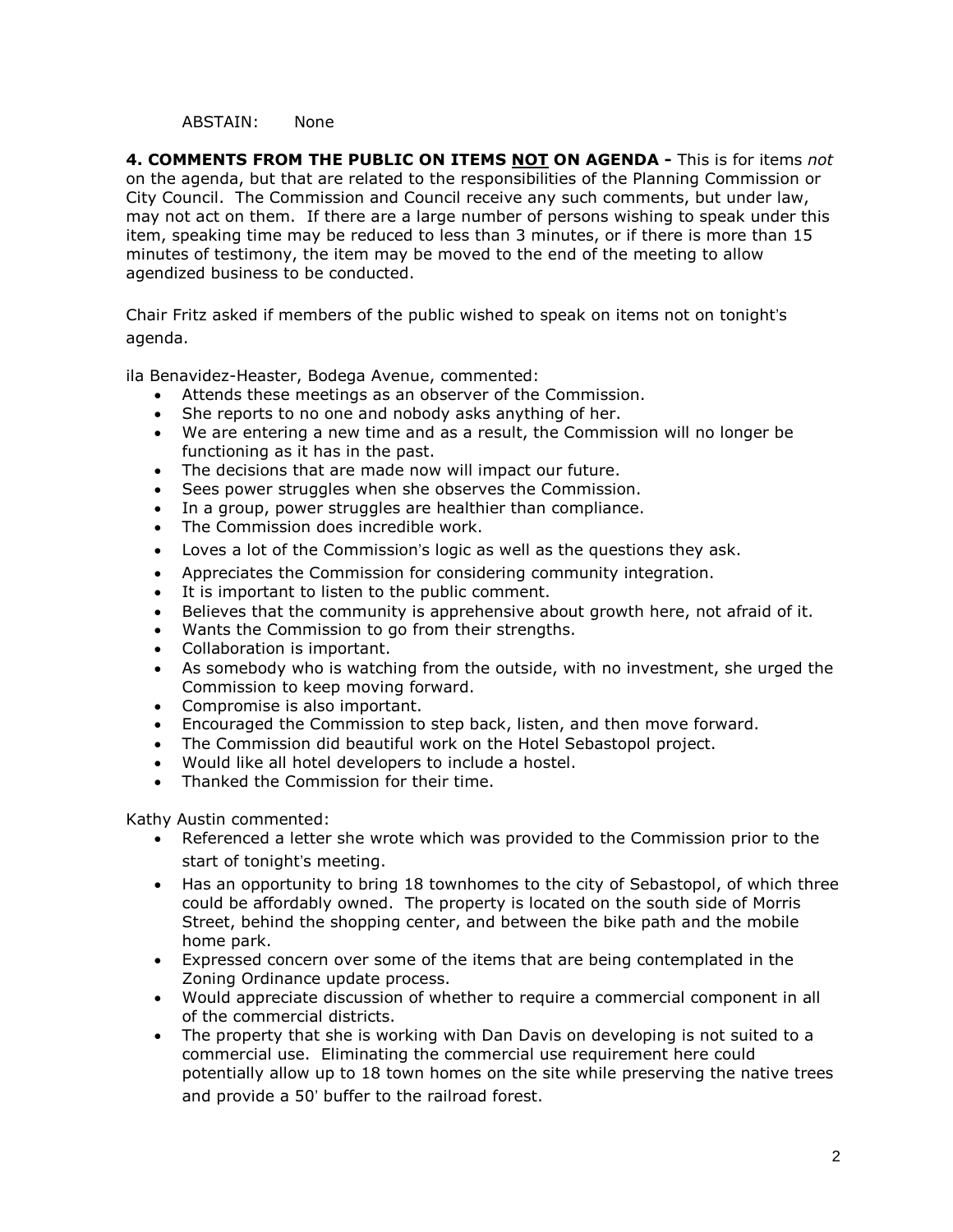Ms. Austin comments continued:

- The ESOS overlay on said property requires an environmental analysis by an independent party. This has not been done by any property in town as of this time.
	- Since the CD zone allows for a much more massive building up to 4 stories, their hope is that by providing a much less dense development than could be there, the Commission would consider removing the ESOS requirement or reducing the scope of the environmental review.
- Requested that the Commission review her letter for more on her concerns.
- Lives in Oregon now.
- Would really love to bring much needed housing to Sebastopol.
- The items outlined in her letter may prevent them from being able to bring said housing here.
- Thanked the Commission for their time.

Hearing nothing further, Chair Fritz closed the public comment period.

### **5. STATEMENTS OF CONFLICTS OF INTEREST:** There were none.

## **6. PLANNING DIRECTOR'S REPORT (Update on Future Agendas, Action of Other Boards and City Council)**

Director Webster provided the following update:

- On December 5, the Council is scheduled to; - Consider an urgency ordinance that relates to the aftermath of the Sonoma County fire emergency. This ordinance would allow temporary occupancy of mobile homes, RV's and travel trailers on residential properties for up to you, with the opportunity for one extension of up to six months under certain conditions. The
	- allowance would only be for people who were displaced by the fires. - Discussion of the Commission's recommendations for an urgency ordinance relative to cannabis regulations. If the Council wishes to move forward with an urgency ordinance, staff will prepare an ordinance and return to the Council with it. This could occur as early as their following meeting on December 19.
	- As a follow up to Climate Action 2020, which was derailed by a CEOA lawsuit and will not move forward, the climate agency of Sonoma County is asking jurisdictions to adopt general principals and goals relating to climate actions. It is possible that some of the direction from that could come to the Commission for further articulation.
- On December 19, the Council is scheduled to;
	- Consider a resolution that would reconfigure our impact fees. Some of our fees are based on building a new unit regardless of square footage. Others are based on bedroom size. The idea is to amend the fees, not increase them, to relate them to square footage. Doing so would ensure that small units are not unduly impacted by these fees. In addition, there may be an allowance for fees to be paid later in the development process rather than in the beginning.
	- If the Commission concludes their discussion of the cannabis ordinance tonight, the Council is expected to hold their hearing on the non-urgency version of the ordinance.
	- Advocates for a new library will present some of their ideas for that, and how that may accomplished.
- Continued review of Zoning Ordinance update package is expected for the regularly scheduled Planning Commission meeting of December 12.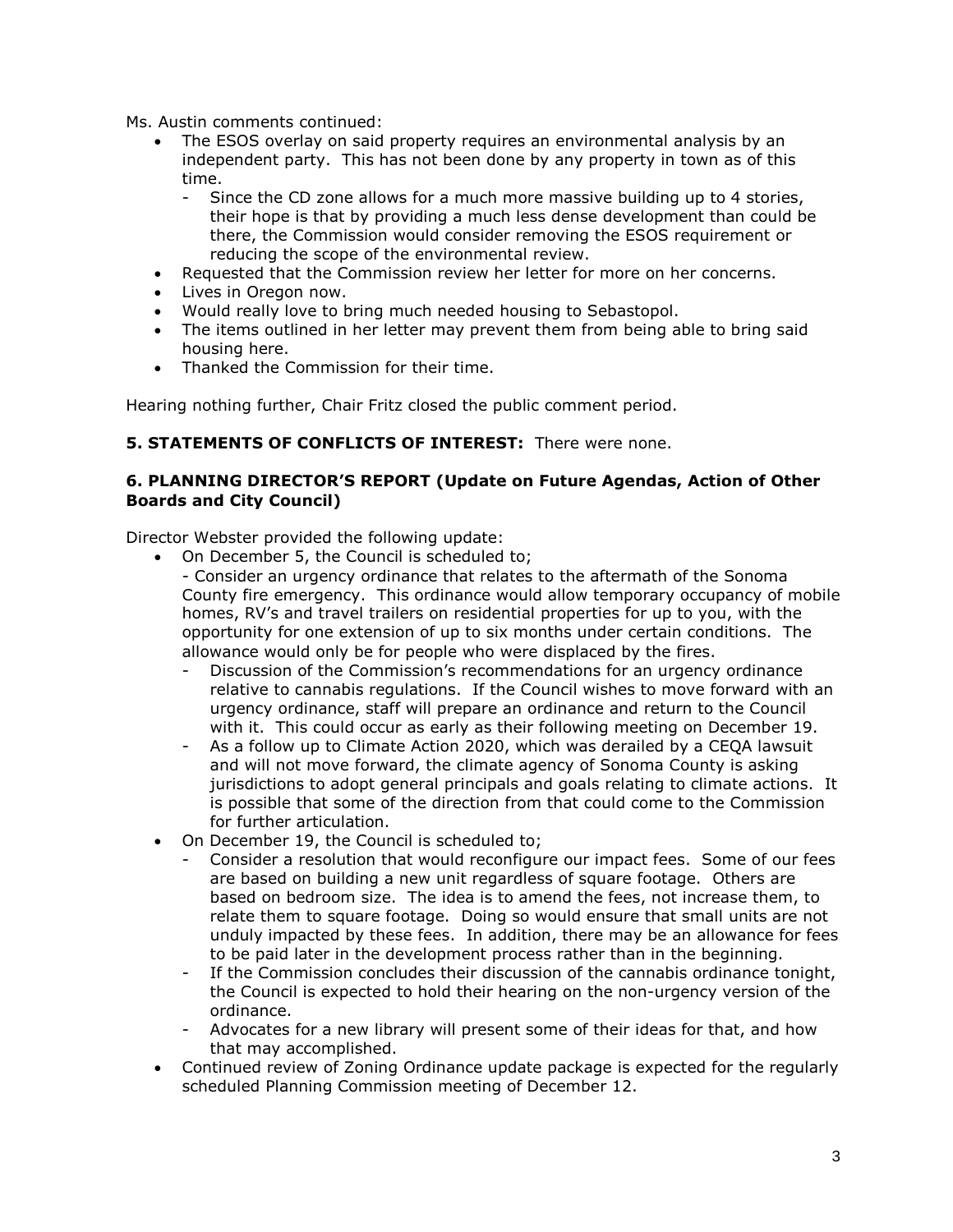The Commission asked questions of Director Webster.

# **7. CONSENT CALENDAR (PUBLIC HEARING IF REQUESTED):** (none)

## **8. PUBLIC HEARING:**

**A. ZONING ORDINANCE UPDATE:** On November 14, 2017, the Commission conducted a Public Hearing and began its review of comprehensive Zoning Ordinance amendments intended to implement policies of the new General Plan as well as discussions at the City's Housing Subcommittee meetings, and make other policy, procedural, clarification, and organizational changes. The revisions propose creation of several new Zoning districts, make numerous changes to facilitate housing development, propose lower parking requirements, and create or modify requirements for food trucks, beekeeping, community gardens, vacation rentals, inclusionary housing, car washes and service stations, and commercial outdoor barbeques as well as other provisions. Revisions are also proposed to procedural provisions, including modifying the Subdivision Ordinance to allow Planning Commission approval of minor subdivisions. The Commission's recommendations on the amendments will be forwarded to the City Council for final action. Review will continue at the November 28 meeting.

The Commission discussed their process for tonight's discussion.

Commissioner Doyle commented that he was comfortable moving through the items highlighted with regards to housing as long as the Commission has the ability to make changes later on as well.

The Commission concurred.

Director Webster commented:

- The Council is looking for the Commission to hit the big housing issues.
- The Council may wish to review and adopt housing-relating changes, however, that would not preclude the Commission from refining issues at a later date.
- The Council is hoping that the Commission can complete the larger housing-related policy issues and pass them on to the Council for consideration.
- We understand that this is a complex document with many pieces and that there are things related to housing that won't be a part of the initial package.

The Commission asked questions of Director Webster.

Vice Chair Douch commented:

- The Commission gave a lot of feedback on items 1-10 under, 'Housing Subcommittee' on the memo from De Novo.
- The Commission still needs to discuss the inclusionary ordinance.

Commissioner Doyle commented:

 Item 1 under, 'Housing Subcommittee' on the memo from De Novo was not resolved either.

In response to a question asked by Director Webster, the Commission agreed that they'd like to see the housing-related package before it gets sent on to Council.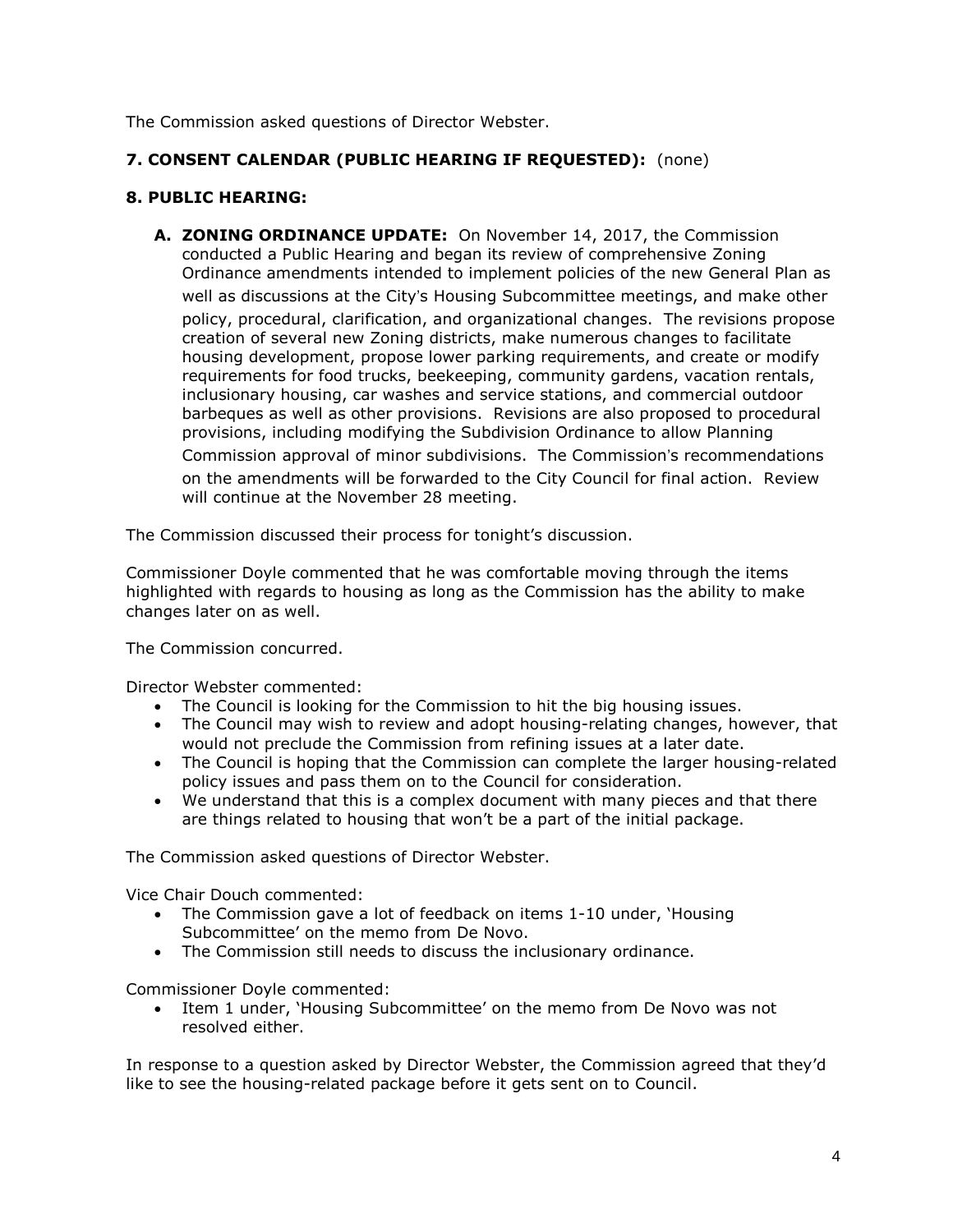Beth Thompson, De Novo Planning Group, discussed process and provided an introduction.

The Commission asked questions of Ms. Thompson and Director Webster throughout their discussion.

Ms. Thompson asked to hear from the Commission on the revisions related to very small homes as outlined below:

- To address and accommodate very small homes we did not, per previous discussion, create a separate section but rather we revised the single family dwelling definition to remove minimum size requirements that way single-family dwellings have to be constructed in compliance with the building code or the other standards that would pertain to a manufactured home.
- A temporary dwelling definition was added to allow temporary housing that is not attached to a permanent foundation.
- The RSF-3 district was added to allow smaller single family lots, which could accommodate very small homes.
- The MHP minimum lot size was reduced from 5 to 1.5 acres to accommodate parks oriented toward very small homes.
- The standards for Small Lot Subdivisions were revised to allow very small homes as well.

The Commission expressed being in support of what was presented as it was consistent with their prior discussions.

Chair Fritz commented that the Commission would open the public comment period after the Commission works its way through their list of housing-related topics.

Ms. Thompson asked to hear from the Commission on the revisions related to residential development in the non-residential districts as outlined below:

- SMC 17.25.030.C. was added to address mixed-use projects and high density residential development in non-residential districts.
	- Residential uses would be allowed with a mixed-use project as a permitted use in the O, CN, CO, CG, and CD districts.
	- In the other non-residential districts, residential uses would be allowed as part of a mixed-use project with a conditional use permit.
	- In all of the non-residential districts, except for CF, residential-only projects would be allowed with a conditional use permit.

Chair Fritz commented:

• Reiterated his interest in pursuing creation of an overlay district to allow by right residential-only projects in certain areas.

The Commission expressed being in support of the revisions as outlined for the time being. Additional discussion may occur once the zoning map returns to the Commission for review.

Ms. Thompson asked to hear from the Commission on the revisions related to temporary care units as outlined below:

- SMC 17.225 was added to provide standards for temporary care units as previously discussed by the Commission.
- The Planning Director can approve one temporary care unit per parcel.
- Additional temporary care units would be considered by the Planning Commission.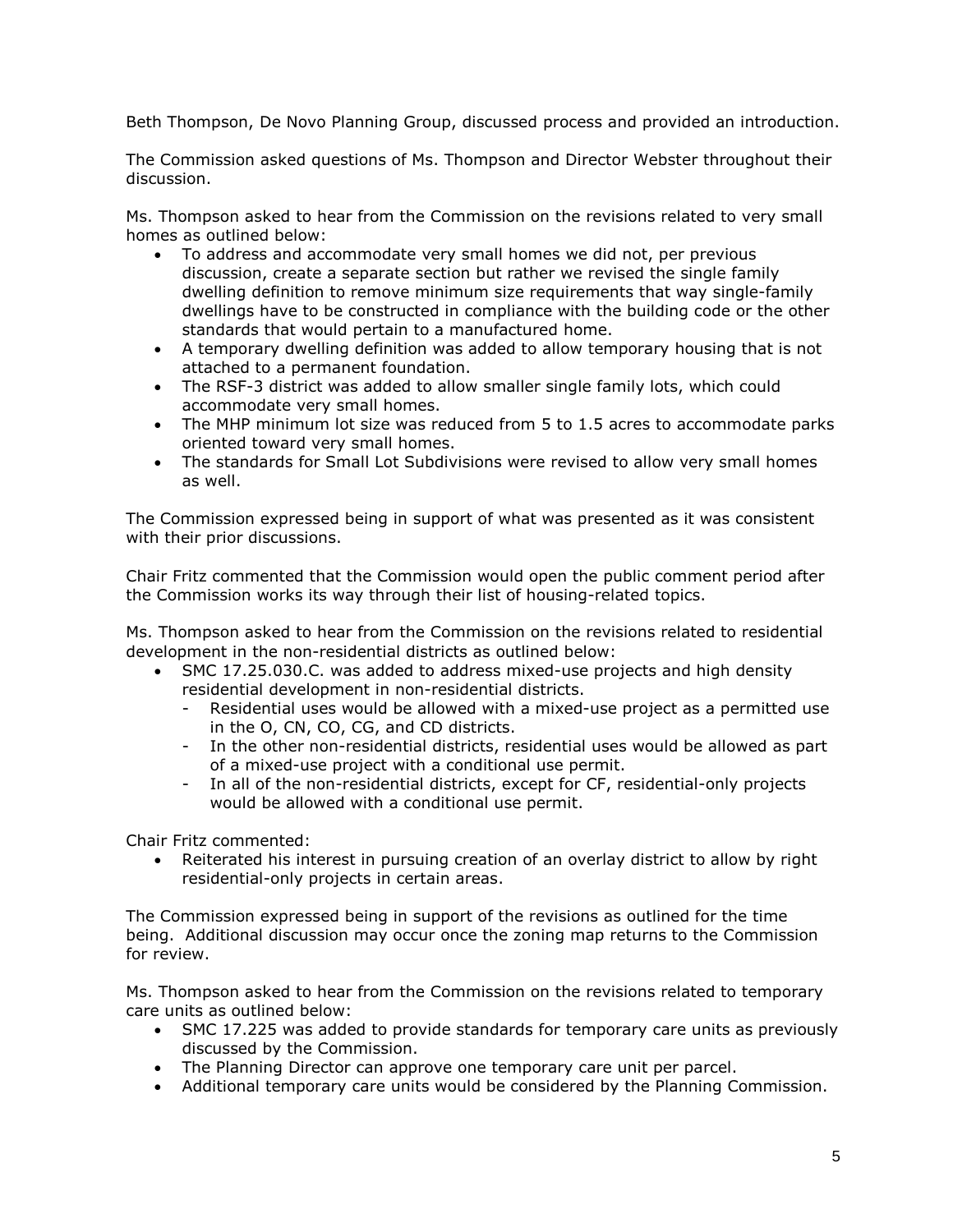A temporary care unit can be allowed through a temporary use permit for up to one year. In addition, the Planning Director can grant one extension of up to six months.

Chair Fritz referred to 17.225.030 Findings for approval of temporary care units, and commented that the first sentence should be revised to reflect temporary care units rather than small lot subdivisions.

Ms. Thompson noted the correction.

Chair Fritz suggested that the term be added as a finding.

Ms. Thompson concurred.

Ms. Thompson provided a brief introduction and asked to hear from the Commission on the revisions related to inclusionary housing requirements as outlined below:

- The threshold was increased from three units to five or more units in order to reduce the burden on small residential projects and facilitate housing development.
- The exemption for rental housing developments was removed.
- References to units having to be sold will be revised to, 'units have to be sold or rented.'
- At the previous Planning Commission meeting, there was a request from a member of the public to consider exempting units of 1,000 square feet or less from the inclusionary requirement.
- When discussing the land trust exemption, we discussed revising that to recognize the land trust as a qualifying mechanism.
- Inclusionary fees are established by the City Council.
- If the Commission wants to make recommendations regarding the fees, the Commission could recommend that the City Council consider changes to their fee structure.

Commissioner Doyle commented:

- Sebastopol's inclusionary policy is terrible and has been for many years.
- Thankful for the opportunity to make some suggestions on the matter.
- Has done a lot of research on the subject, much of which he provided to the Commission in written form prior to tonight's meeting.
- In terms of inclusionary fees, Sebastopol is way out of sync with what other jurisdictions are doing.
- Sebastopol's fees are outrageous.
- Sebastopol has the highest percentage requirement out of the jurisdictions he surveyed.
- Feels very strongly that the percentage requirement in Sebastopol should return to 15% as it was about ten years ago.
- Provision of on-site units should not be required.
	- If there is a requirement, it should be based on some threshold.
	- Suggested that projects of twenty units or less not be required to satisfy the requirement on-site.
- Developers should be able to pay the in-lieu fee.
- There is a lot of value to the in-lieu fee.
- Increasing the threshold from three to five is good.
- The inclusionary fee needs to be reduced.
- Spoke on the variety of methodologies used by the various jurisdictions he surveyed.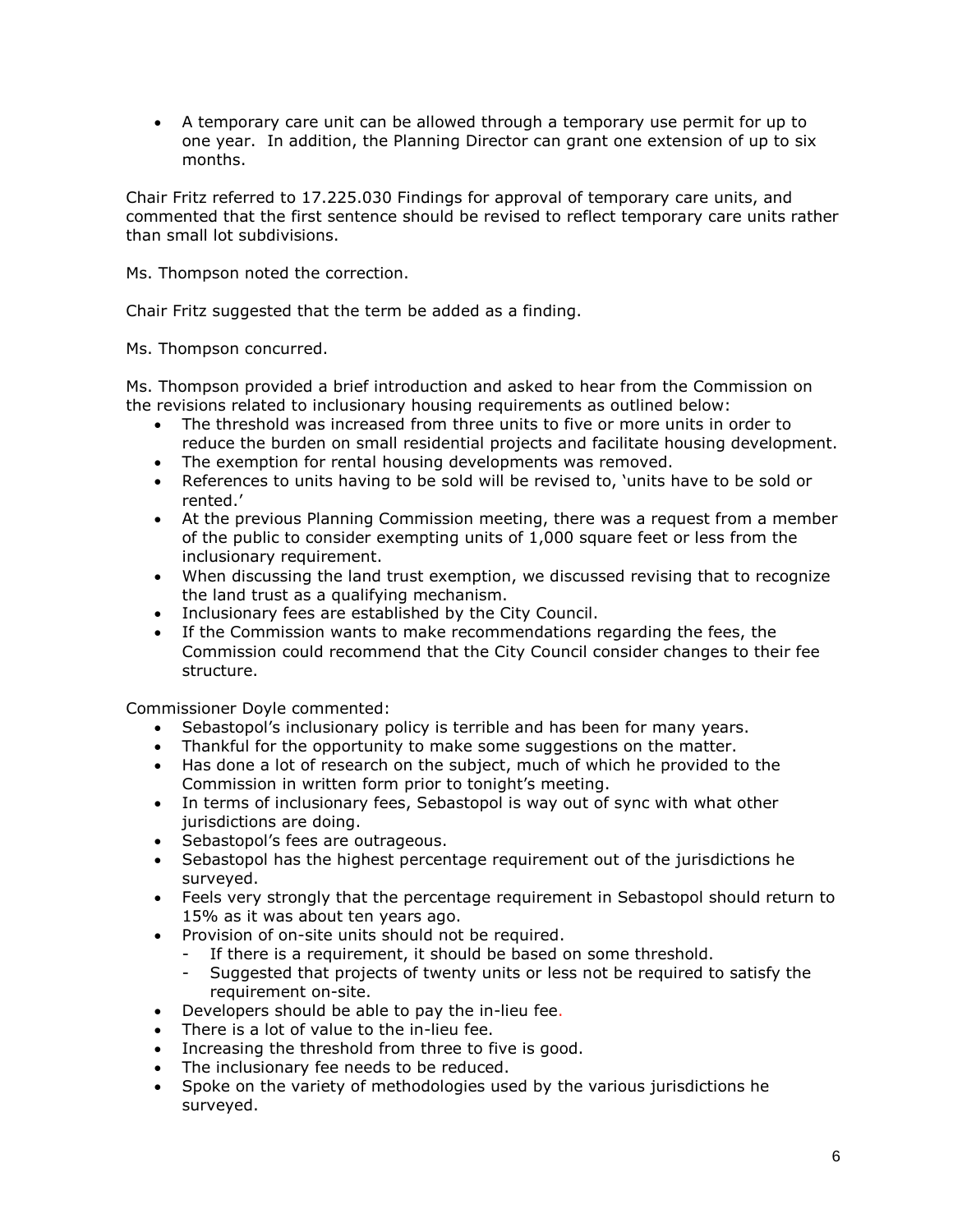Commissioner Glaser commented:

- Agreed with much of what Commissioner Doyle had to say.
- Prior to his preparation for this discussion, he was unfamiliar with the term 'inclusionary housing.'
- Based on our objective to have affordable housing, the simplest way to do it without being arbitrary, is to base the fees on valuation, not square footage.
	- If already lower cost, the fees would be very small as the same scale would be used across the board.

Commissioner Glaser commented that he did not like the social implication of it but considered a reasonable compromise.

Chair Fritz asked Commissioner Glaser if he wished to comment on other aspects of it.

Commissioner Glaser commented:

Lowering the inclusionary requirement from 20% to 15% is reasonable.

Commissioner Kelley commented:

- Was on the Council and Commission when the inclusionary requirement was increased to 20%.
	- The goal was to spread economic diversity throughout subdivisions.
	- Believes that to be a goal that our city still espouses to.
	- Expressed being comfortable with leaving the requirement at 20%.
- The in-lieu fee of \$22.24 per square foot was partly intended to incentivize developers to build on-site.
	- There are some communities in Marin County that have a fee of closer to \$90 per square foot.
- Housing developers love in-lieu fees
- Believes in continuing to require on-site for the economic diversity that we seek.
- When we put in place our inclusionary ordinance all those years ago, the City was recognized by several of the affordable housing organizations for being so progressive.
- Housing developers sued about requiring on-site at all and ultimately wound up losing in court.
- Is not in support of the Commission reducing these requirements without really knowing that these requirements are what has stopped people from wanting to develop here.

Vice Chair Douch commented:

- Expressed being support of the reductions.
- We can either work to attract the kind of development that we want, or drive it away.
- This is simple economics.
- The changes are appropriate and put Sebastopol in line with others in the County.
- Supports increasing the threshold from three to five.
- Supports reducing the percentage requirement in Sebastopol to 15%.
- Likes the City of Santa Rosa's model with the 2.5% for sales and the fee schedule for rentals.
- Expressed being unsure about the provision relating to on-site versus off-site.
	- Making the requirement for on-site optional for projects of 20 units or less, as suggested by Commissioner Doyle, seems reasonable although assigning a specific threshold would be arbitrary at this point.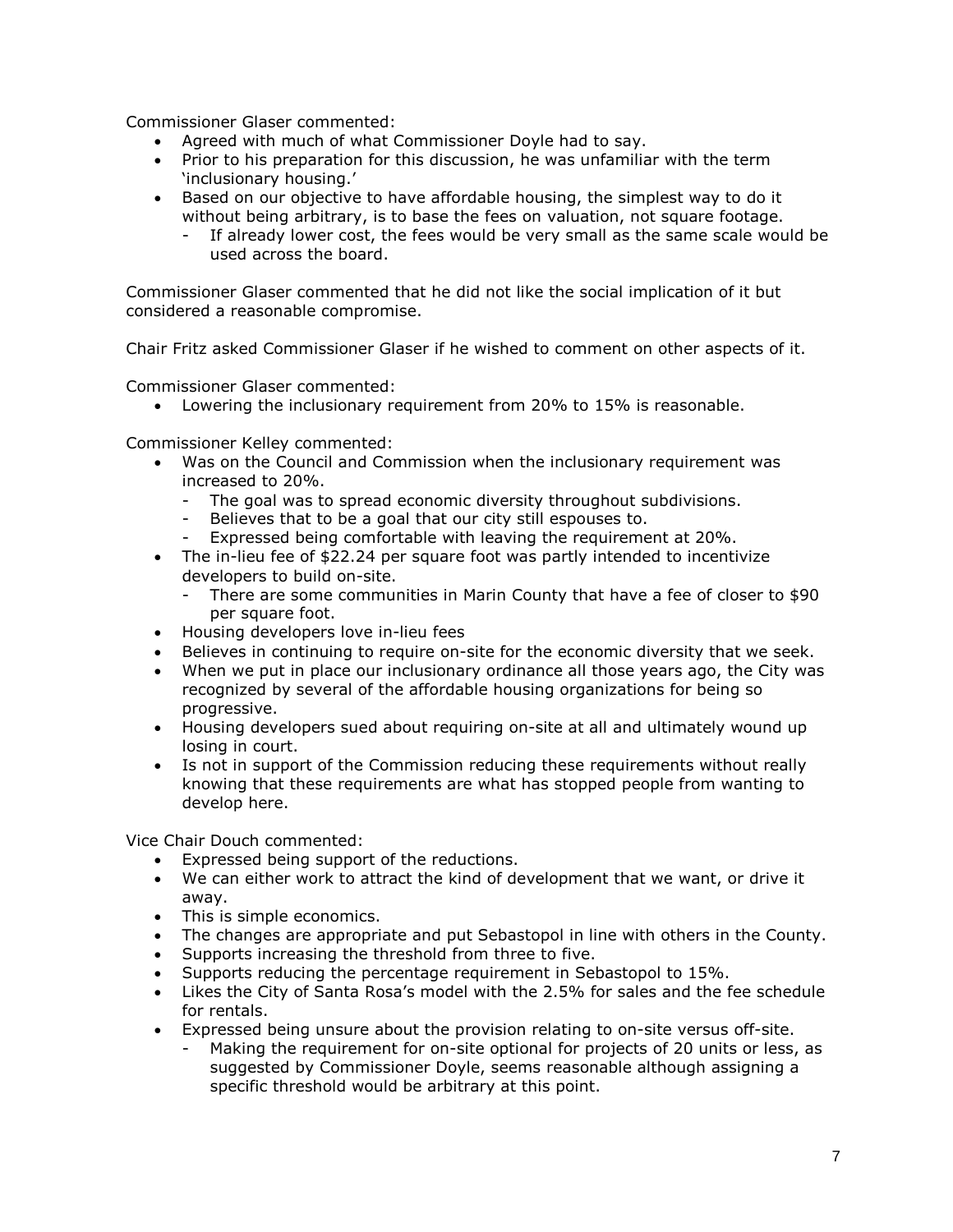Commissioner Glaser commented:

- Would like to see diversity.
- Does not like the arbitrariness of the way the requirements have been implemented.

Commissioner Jacob commented:

- Likes increasing the threshold from three to five but it should be tied to forcing units to be smaller so that we get the affordability that we're seeking.
- The original 2006 ordinance talked about an in-lieu fee analysis report.
- The Commission is a little scarce on data relating to this matter.
- It is a missed opportunity for the Commission to make an assessment of this without a bit more understanding.

Director Webster responded:

- The Zoning Ordinance is not the place where the in-lieu fee is established.
- The Commission could make a recommendation to the Council that they reconsider and revise the fee.
	- If the Commission is in consensus on the fee being too high, they could indicate that in their recommendation to the Council.
- Acknowledged that a major study had been done for the 2006 ordinance.
- The Zoning Ordinance is the place where the Commission can change requirements regarding on-site, exempting units under a certain size, etc.

Commissioner Jacob comments continued:

- Agreed with Commissioner Kelley in that the requirement for on-site gives an immediate home at an affordable price.
	- If the money goes into an in-lieu fund there is no telling when something will be built as the money collects over time.
	- Likes keeping the requirement for on-site.
- Agrees with the Commission asking the Council to reconsider and revise the fee if appropriate.
- There has been a lot of upheaval and changes in the economy since 2006.
- Interested in finding a balance between raising funds for in-lieu projects and having more development occur.

Chair Fritz asked if the fee was tied to the CPI as indicated.

Director Webster stated that that had not been occurring.

Chair Fritz commented:

- Agreed with increasing the threshold from three to at least five.
	- Would not be opposed to a number higher than five.
	- There should be a tiered way of applying the requirement.
	- Sonoma County does not apply the requirement to units under 1,000 square feet.
	- Smaller units are inherently more affordable.
	- Likes that type of thinking.
- Expressed being in favor of reducing the inclusionary requirement of 20%.
- Believes that our inclusionary requirements keep people from wanting to develop here, especially when comparing us to others in the county.
	- Sebastopol is pricing itself out of the market.
	- People are going to develop housing where it is most cost effective for them to do so.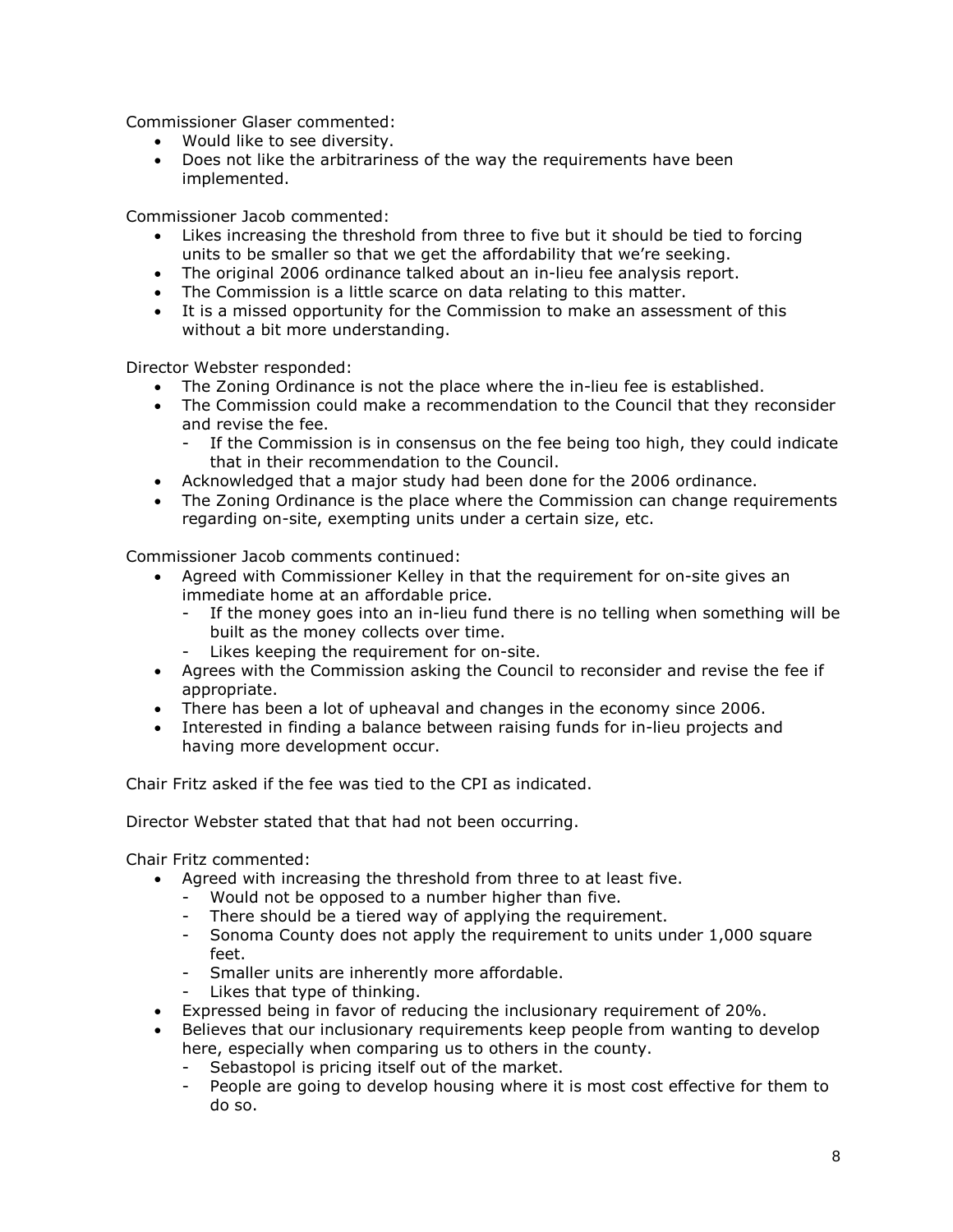Commissioner Glaser commented:

- We have not been terribly successful in achieving the goals that we want to achieve.
	- Our goals are laudable.
	- The method that we are using is not working.
- Sebastopol needs something entirely different, not just tweaks to what we already have.

Chair Fritz commented:

- Agreed with Commissioner Glaser.
- Does not believe that inclusionary housing requirements actually get affordable housing built.
- Lowering the percentage requirement to less than 15% could actually spur housing development here.
- While the inclusionary housing requirement will give you a couple of affordable units, it winds up making the rest of the project unaffordable in order to subsidize the costs of the inclusionary units.

Commissioner Doyle commented:

- Agreed with Chair Fritz.
- These policies make it so that nothing can be built and ultimately wind up raising market values.
- We need to allow housing to be built in order to reduce the demand.

Commissioner Glaser commented:

- We all agree on the objective, we disagree on the method.
- The Commission should focus to the method.
- Suggests creation of a fee program.

Chair Fritz commented:

- Flexibility is key.
- Our inclusionary ordinance is very constrained and does not provide developers with options.
- Sebastopol has a reputation of being a difficult place to develop and it is not unearned.
- Is open to thinking outside the box.
- Agrees that we need more affordable housing.
- Expressed being unsure about our inclusionary housing ordinance as written as it has not been successful at providing affordable housing in Sebastopol.

Commissioner Glaser commented:

 Recommended a 15% requirement, based on a percentage of property valuation, if paying a fee or a 10% requirement if providing on-site.

Commissioner Doyle responded that a fee that would match 15% is still too high.

Commissioner Jacob commented:

- Clearly this is complicated.
- This is further complicated by the fact that the economy is not stable in any given economic period.
- If we have a program that is fixed we are unable to ride with the economy.
	- Whatever number we choose now will be wrong in a few years.
- We need to have a system that can be more flexible.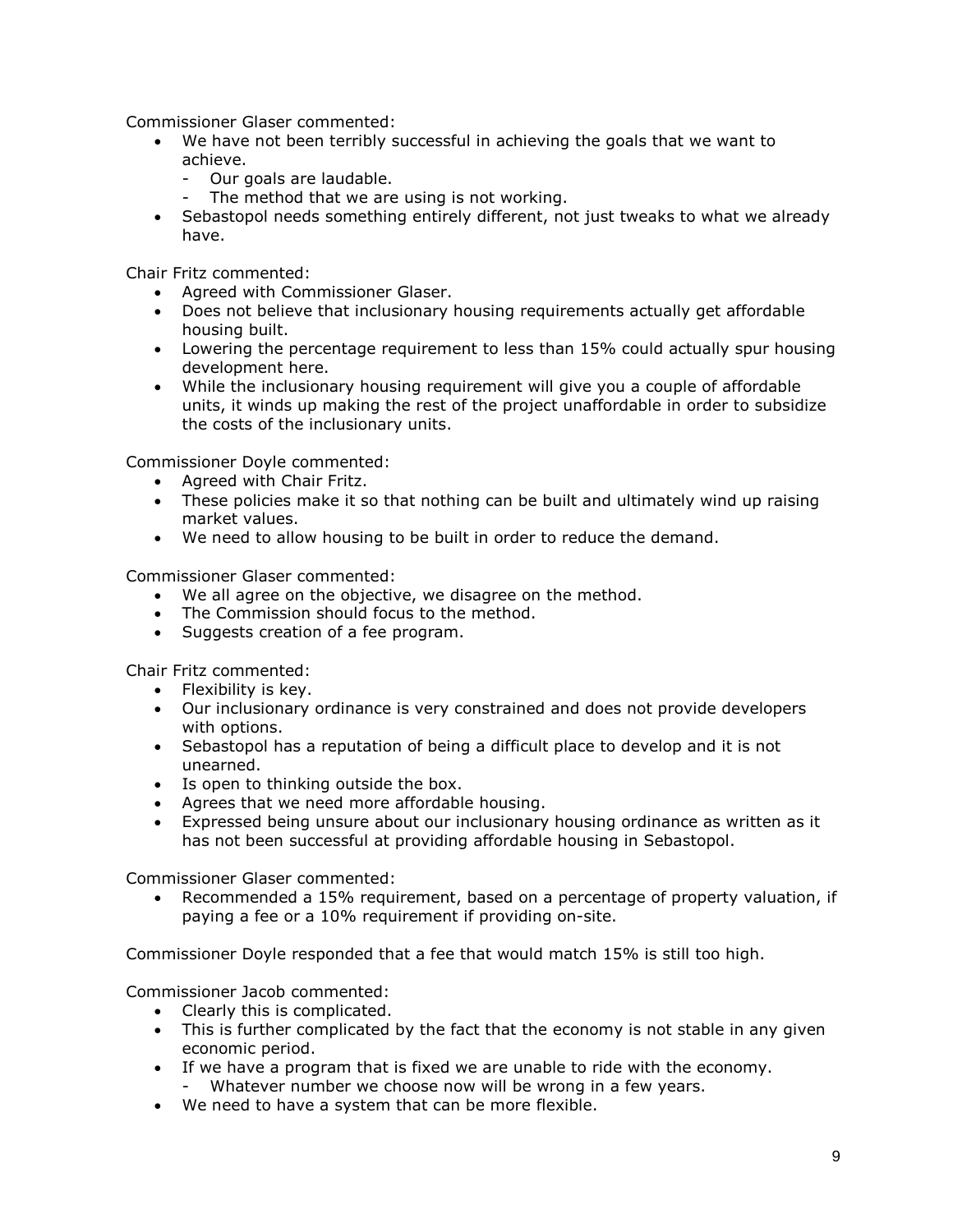Commissioner Jacob comments continued:

We need a development consultant to help devise a way to create a program.

Director Webster commented:

Ms. Thompson has some expertise in this matter.

In addition, Director Webster commented that it sounds like there is majority support on the Commission for:

- Increasing the threshold from three to five units.
- Reducing the percentage requirement from 20 to 15%.
- Exempting units that are 1,000 square feet or less.
- To have flexibility in the ability to satisfy the in-lieu requirement. This could include an in-lieu fee, on-site, an off-site project, or dedication of land.
- Recommending that the Council significantly reexamine the in-lieu fee.

Chair Fritz expressed being unsure about what the right numbers are.

Director Webster commend that the Commission can request that Ms. Thompson return with revisions reflective of Commission discussion as well as possible options for them to consider.

Ms. Thompson responded in the affirmative and introduced development impact fees as an effective tool that may be worth considering.

Vice Chair Douch commented:

- To Commissioner Jacobs' point; the only thing that is fixed and not market flexible is the in-lieu fee of \$22.24 per square foot.
	- The in-lieu fee is too high and should be market based.
- Expressed being very comfortable with amending the ordinance that we have.
- Interested in seeing what a straight development impact fee would look like in place of the ordinance that we have.
	- The Council should have good information and options to consider.

Commissioner Kelley asked who would be responsible for paying the impact fee.

Ms. Thompson explained:

- Typically a development impact fee would be collected on every single residential unit as applications come through.
- Collection of the fee can be structured in various ways.
- Typically accessory dwelling units are exempt, or receive a reduced fee.
- Affordable housing projects would typically be exempt from the fee as well.

Chair Fritz commented that developers could also be given the option of providing on-site rather than paying the fee.

Commissioner Kelley commented that she could support the fee if it's spread out amongst everybody as long as it was appropriately high.

Commissioner Doyle commented:

- The collection of fees is more beneficial than on-site housing.
	- The advantage to collecting fees is that the City can partner with an affordable housing developer who can then leverage those dollars for greater funding.
- Does not like provision of requiring on-site for ownership for two reasons: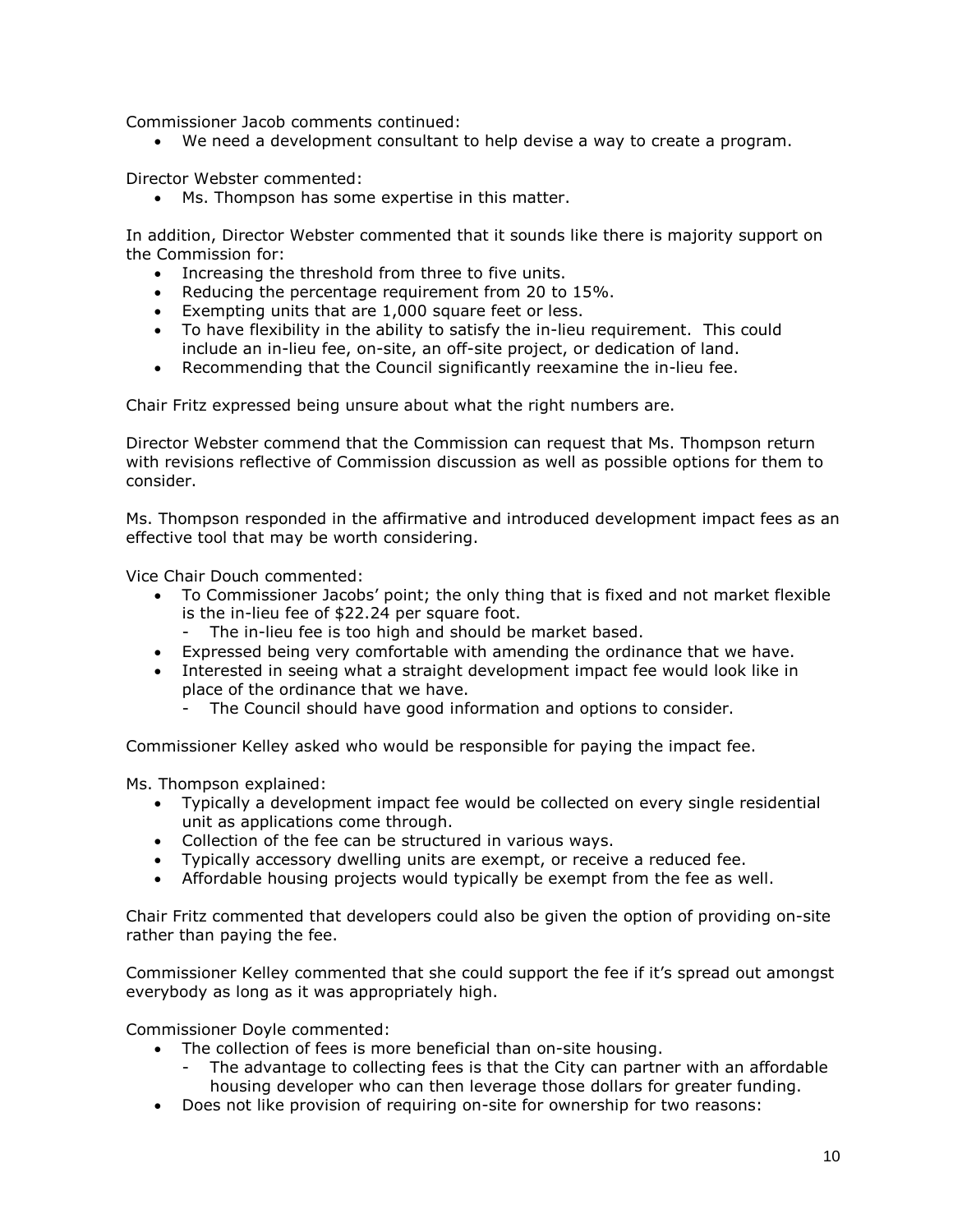Commissioner Doyle comments continued:

- The person that buys the inclusionary unit is getting a lemon because the property value only increases based on the median income.
- Property values increase a lot faster than income around here.
- He would not accept a subsidized house.
- He would rather accept a subsidized rental and save up his money in hopes of being able to save up enough money to take advantage of a low or no interest, down payment assistance loan provided by the City, in order to buy a market rate house and be on the same ladder as everybody else.
- Feels positively about the direction of the Commission thus far.

Chair Fritz commented:

- Agrees with Commissioner Doyle.
- Understands concern of wanting to build the affordable housing so it's spread around.
	- Sebastopol is a very small town and we've done a good job with mixing our neighborhoods.
	- The equity gained through an inclusionary unit would not allow an owner to sell their home and buy a market rate home in Sebastopol.

Commissioner Doyle commented that inclusionary units lack pride of ownership incentive in terms of care and maintenance of the property because the opportunity for equity is restricted.

Commissioner Kelley commented:

- Disagreed with Chair Fritz on their being economic diversity in our neighborhoods.
	- Every time a house sells in her neighborhood the prices jump higher and higher thus changing the diversity of the neighborhood.
- The absence of 'ghettos' in town should be directly attributed to the will of the City in working with developers to ensure that that does not occur.
- It is unconscionable to have affordable housing that looks like barracks.
- When considering how an affordable housing developer can leverage funds, it is important to think about what it is that they're going to create for us in doing so.

Commissioner Doyle commented that he envisions an affordable housing developer creating a beautiful and affordable 4-story high density development in our downtown.

Chair Fritz commented that the City needs funds in order to partner with developers so that we can get the kind of developments that we want; collection of fees will help with that.

Commissioner Doyle commented:

- With regards to the comments made by Ms. Goetschius of the Housing Land Trust of Sonoma County he expressed being totally against that model for the following reasons;
	- Things change over time.
	- Giving away our land to an outside third party, quasi-governmental agency, forever in perpetuity does not make sense.
	- This land trust model is not the same as Sonoma Land Trust and the work that they do on preservation of open space.
	- It would be a big mistake to go in that direction.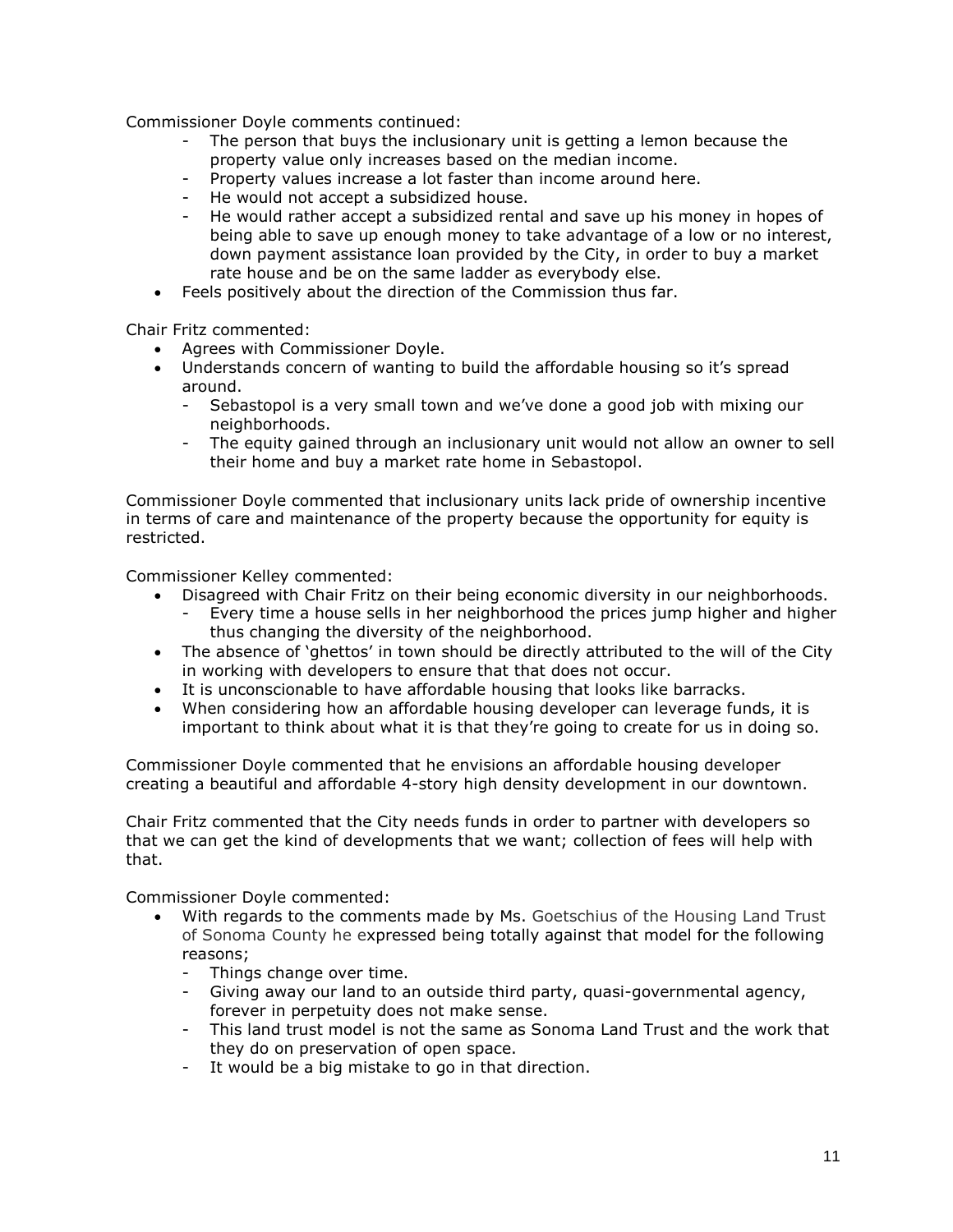Commissioner Jacob commented:

- Understands that things change.
- With the new allowance for development of up to four stories in the downtown in a sense, there will now be an unlimited amount of real estate as we continue to move vertically.
- Would not want us to give up our ability to influence the actual construction of affordable housing.

Commissioner Kelley commented:

- Would like to see the Commission recommend options like down payment assistance, or other similar affordability programs.
- If going the route of a development impact fee, she would want substantial additions or remodels to trigger collection as well.

Ms. Thompson asked to hear from the Commission on the revisions related to short term vacation rentals as outlined below:

- Hosted vacation rentals that rent two or fewer bedrooms are permitted with an administrative permit, regardless of the number of days that it is rented out, to encourage and accommodate this use.
- Nonhosted vacation rentals with quest occupancy 30 days or less a year are permitted with an administrative permit, while nonhosted vacation rentals with guest occupancy 31 days or more per year require a conditional use permit in order to address potential concerns with reducing housing stock if homes are used as vacation rentals throughout the year rather than residences.
- Accessory dwelling units require a conditional use permit regardless of the number of guest occupancy days per year.

Commissioner Doyle clarified that all new accessory dwelling units, approved after July 1, 2017, would be subject to a conditional use permit if proposed for vacation rental.

Ms. Thompson commented that that language is referred to elsewhere and noted the clarification.

Ms. Thompson also noted the following:

- Each use permit will be subject to annual review.
- Each unit will be subject to collection of transient occupancy tax as well.

Commissioner Kelley commented that she did not recall their having approved the language to allow new accessory dwelling units, approved after July 1, 2017, to be used as vacation rentals.

With the concern of reducing our housing stock, Commissioner Jacob commented that the Commission would need rationale and more rigorous findings in order to approve new accessory dwelling units, approved after July 1, 2017, as vacation rentals.

Ms. Thompson read the current findings and commented that the following additional finding could be added:

 Approval of the permit would not result in a loss of the City's affordable housing stock.

Commissioner Jacob commented:

- The County does not allow the use of accessory dwelling units as vacation rentals.
	- Recalled that the City was looking at something similar.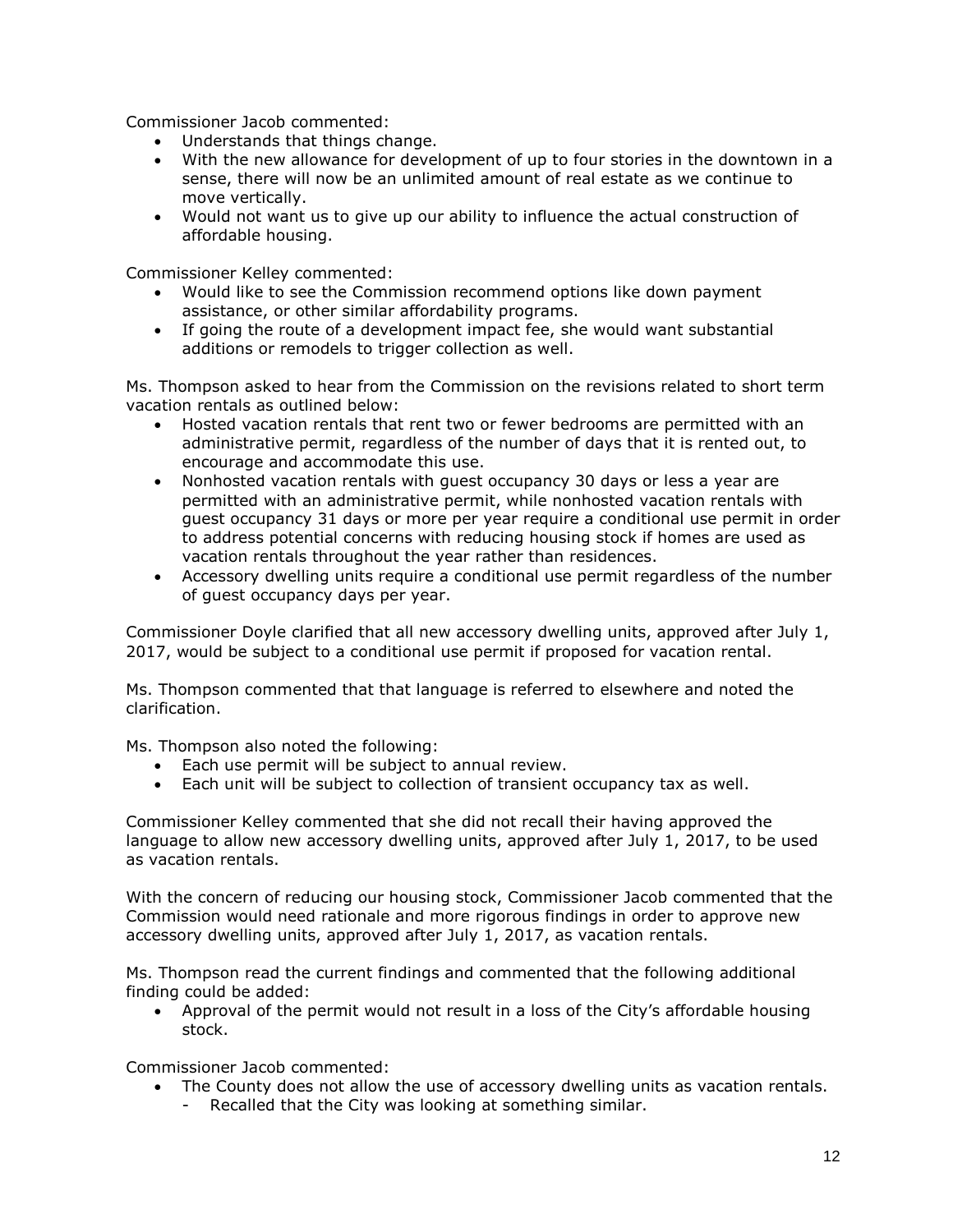Commissioner Jacob comments continued:

- The rationale for that was that the State decided to relax the requirements for accessory dwelling units to aid in adding to the affordable housing stock of communities.
- Did not recall their having approved the language to allow new accessory dwelling units, approved after July 1, 2017, to be used as vacation rentals.

Commissioner Kelley agreed with Commissioner Jacob.

Ms. Thompson recalled:

 The majority of the Commission wanted to consider having them require a conditional use permit so that the Commission could consider those requests on a case by case basis.

Commissioner's concurred.

Commissioner Jacob responded:

- Reiterated that more rigorous findings need to be created so that the Commission has enough grounds to either approve or deny these applications in the future.
- The goals is to maintain our housing stock.
- If there is too much flexibility there are no grounds for denial of these requests.

Commissioner Doyle commented:

- There needs to be some flexibility.
- It would be unfair to unconditionally disallow the use of new accessory dwelling units, approved after July 1, 2017, as vacation rentals.

Chair Fritz agreed with Commissioner Jacob.

Ms. Thompson commented that she could return with language to address the concern.

Commissioner Kelley commented:

 These newer accessory dwelling units are at the public's expense (in terms of parking, decreased fees, increased neighborhood inconvenience, and decreased neighborhood standards) due to the requirements having been relaxed.

Ms. Thompson clarified that accessory dwelling units that are used as vacation rentals would be subject to appropriate parking requirements as such.

Commissioner Kelley concluded that applications for vacation rentals that could not meet the parking requirements could be denied on those grounds.

Ms. Thompson concurred.

Vice Chair Douch commented:

- It may be worthwhile for the Council to consider a different transient occupancy tax rate for vacation rentals when compared to hotels as they are both subject to the same rate currently.
- Agrees with requiring a conditional use permit for new accessory dwelling units, approved after July 1, 2017, to be used as vacation rentals.
- There may be other fee-based incentives to consider.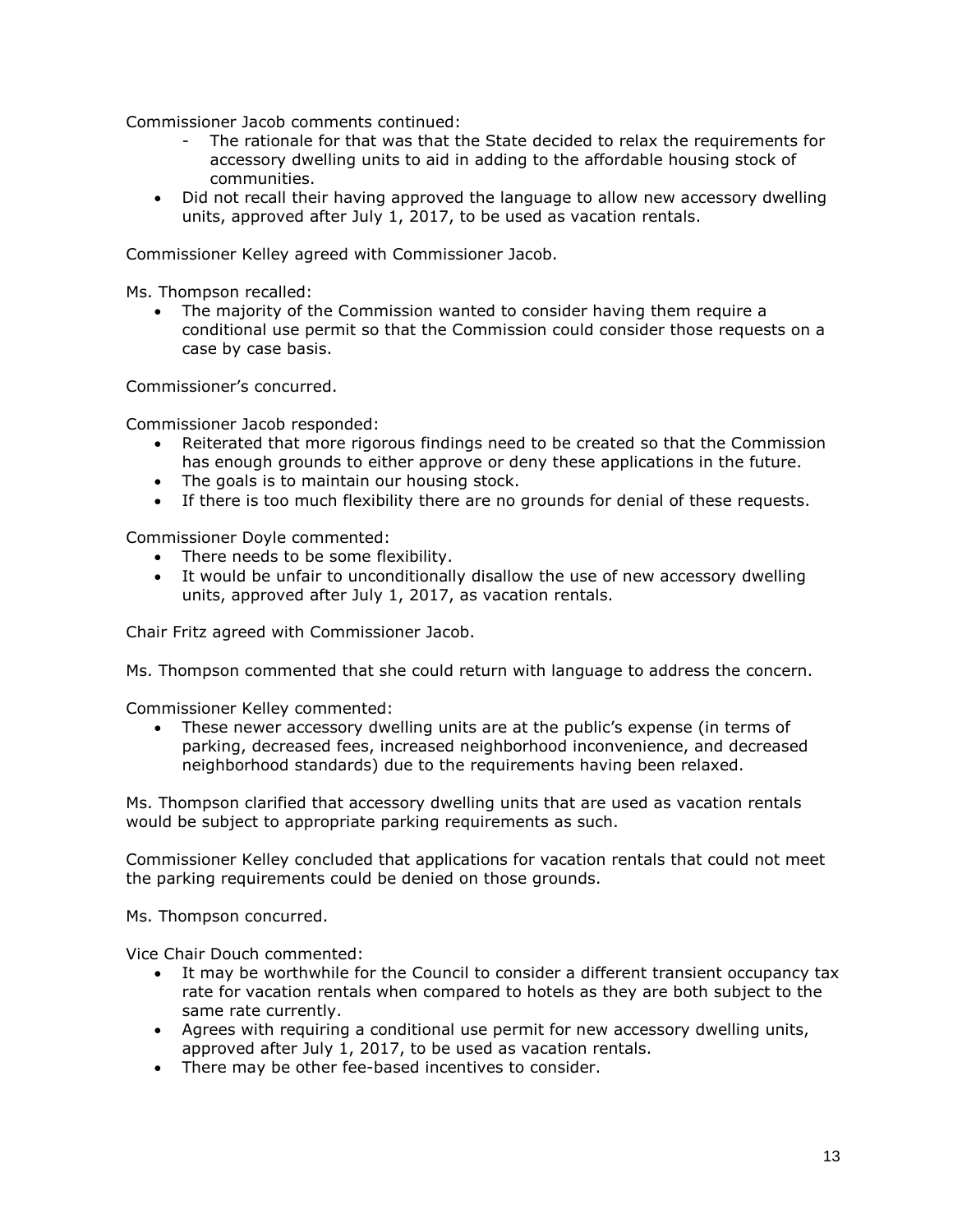Commissioner Doyle commented:

- The proposal is consistent with Commission discussion and looks great for the most part.
- Noted some typos.
- Referred to Table 17.235-1: Vacation Rental Permit Requirements and commented:
	- Under paragraph 2. the reference to, 'annual inspection fee' should be revised to read, 'annual review fee.'

Ms. Thompson noted the correction.

Commissioner Doyle comments continued:

- Referred to Table 17.235-1: Vacation Rental Permit Requirements and commented:
	- Paragraph 2.c. in an unnecessary burden on the owner and should be stricken.
	- Paragraph 2.b. is too much of a requirement, is addressed in C.1., and should be stricken.
	- Paragraph 2.a. doesn't really relate to transient occupancy tax and may be redundant.

The Commission agreed.

Commissioner Glaser noted that C. Findings, under Table 17.235-1 should actually read, D. Findings'.

Staff noted the correction.

Ms. Thompson asked to hear from the Commission on the revisions related to design review as outlined below:

 In looking at ways to streamline housing approvals and to make it easier for smaller projects to be processed, the design review project size threshold would be increased from two units to be five units.

Commissioner Glaser commented that that makes a lot of sense.

The Commission expressed being okay with it.

Commissioner Doyle asked if the Commission was going to go over all of the items under streamlining development review.

The Commission agreed to review the rest of them at a future meeting.

Chair Fritz asked if members of the public wished to speak on this item.

Mike Hatfield, a resident of Sebastopol, commented:

- Representing the Housing Land Trust of Sonoma County.
	- Serves as the President of their Board.
- Encourages the Commission to look at the Housing Land Trust and their model. It works effectively particularly with respect to inclusionary housing.
- Commissioner Kelley and Jacob expressed a desire to have inclusionary housing be a part of each project.
	- The Housing Land Trust has been part of many successful projects across the county with that exact component.
- The land trust model has been in practice and in use for a long time.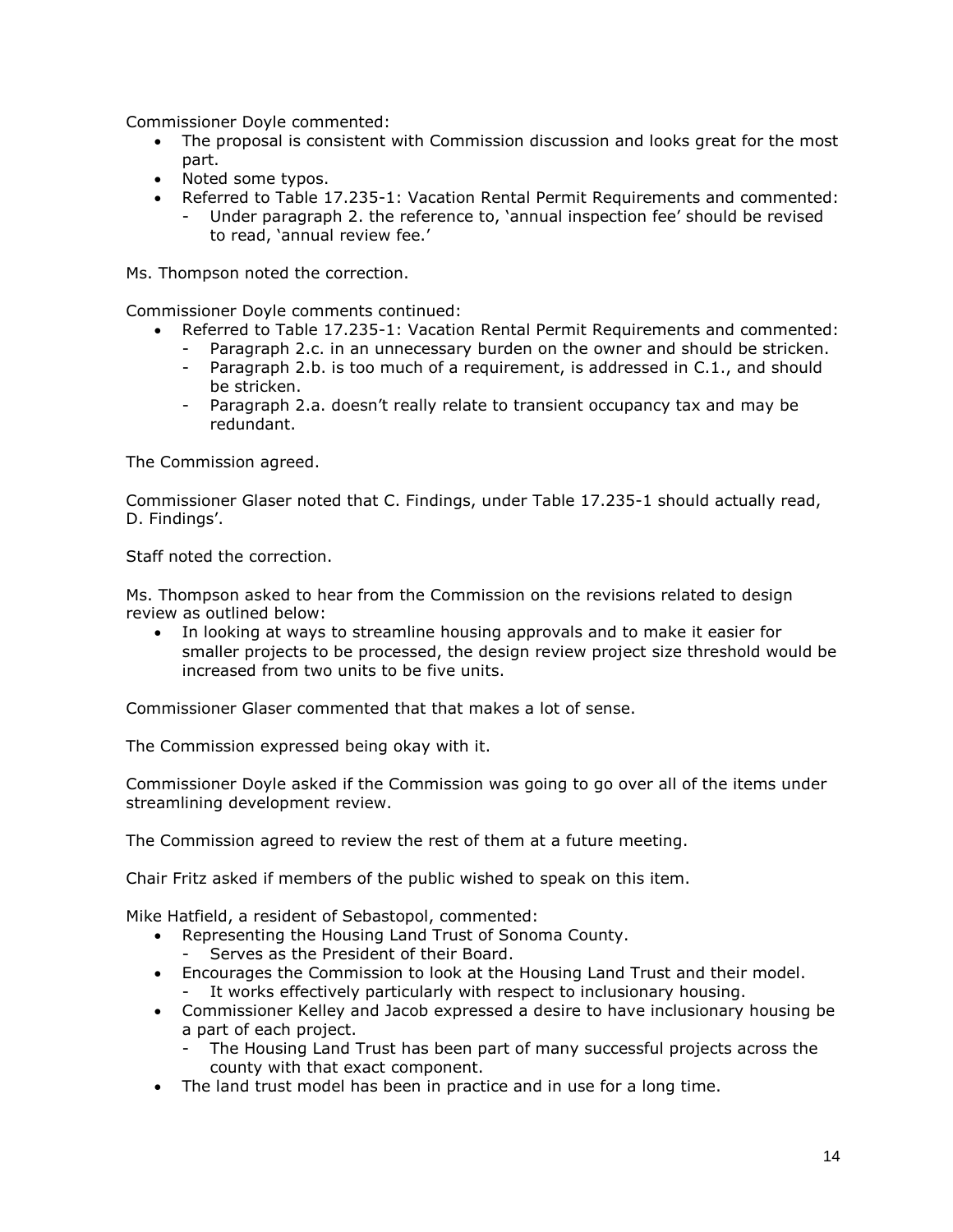Mr. Hatfield comments continued:

- Encouraged the Commission to talk to the families that use their program to better understand why it works for them.
- While it is less than market rate, the families who own under their model build equity.
- Their program is really effective and can make a big difference for the families who use it.
- Encouraged use of their program.
- Thanked the Commission for their time.

Kathy Austin commented:

- Thanked the Commission for consideration of allowing 100% housing in commercial districts by use permit.
- Is currently working with the Housing Land Trust of Sonoma County on a project in Healdsburg currently.
- Applauds their whole discussion surrounding inclusionary housing because it has been seen as a tremendous disincentive for anyone to build in Sebastopol.
- Likes the idea of collecting the development impact fee.
- Lives in Bend, OR and sits on their Affordable Housing Advisory Committee.
	- They collect a fee in Bend and with it they are able to leverage millions of dollars every year.
	- The program is very, very successful.
	- Highly recommends going in that direction.
- A minimum lot size of 4,000 square feet for a small lot subdivision is too big.
	- Suggested that the minimum lot size be removed, and evaluated on a case by case basis.
- Has worked on many projects with affordable housing developers.
	- They have a minimum number of units they need in order to make projects work, that number is usually 24.
- Thanked the Commission for their time and commended them on their great work.

Charles Metz, a resident of Santa Rosa, commented:

- Lives in Santa Rosa.
- Operates a hosted vacation rental.
	- The income he earns allows him to remain in his home.
	- Santa Rosa is becoming more and more expensive.
	- Hosts two rooms at a very affordable rate.
- Applauds their conversation on vacation rentals and is happy to hear that Sebastopol plans on allowing hosted rentals.
- Hosted and vacation rentals have served our community greatly in the aftermath of the recent fires.
	- During the fires he had a lot of cancellations.
	- In the aftermath of the fires he has hosted PG&E workers, insurance adjusters, and relief workers.
	- These professionals look for hosted and vacation rentals because they are more affordable than hotels.
	- Hotels are great, but small businesses help other small businesses and our community.
	- The people involved in our recovery (craftsman, electricians, etc.) will need an affordable place to stay as well.
	- Encourages hosted rentals.
	- Applauds the Commission's support for them.
- Thanked the Commission for their time.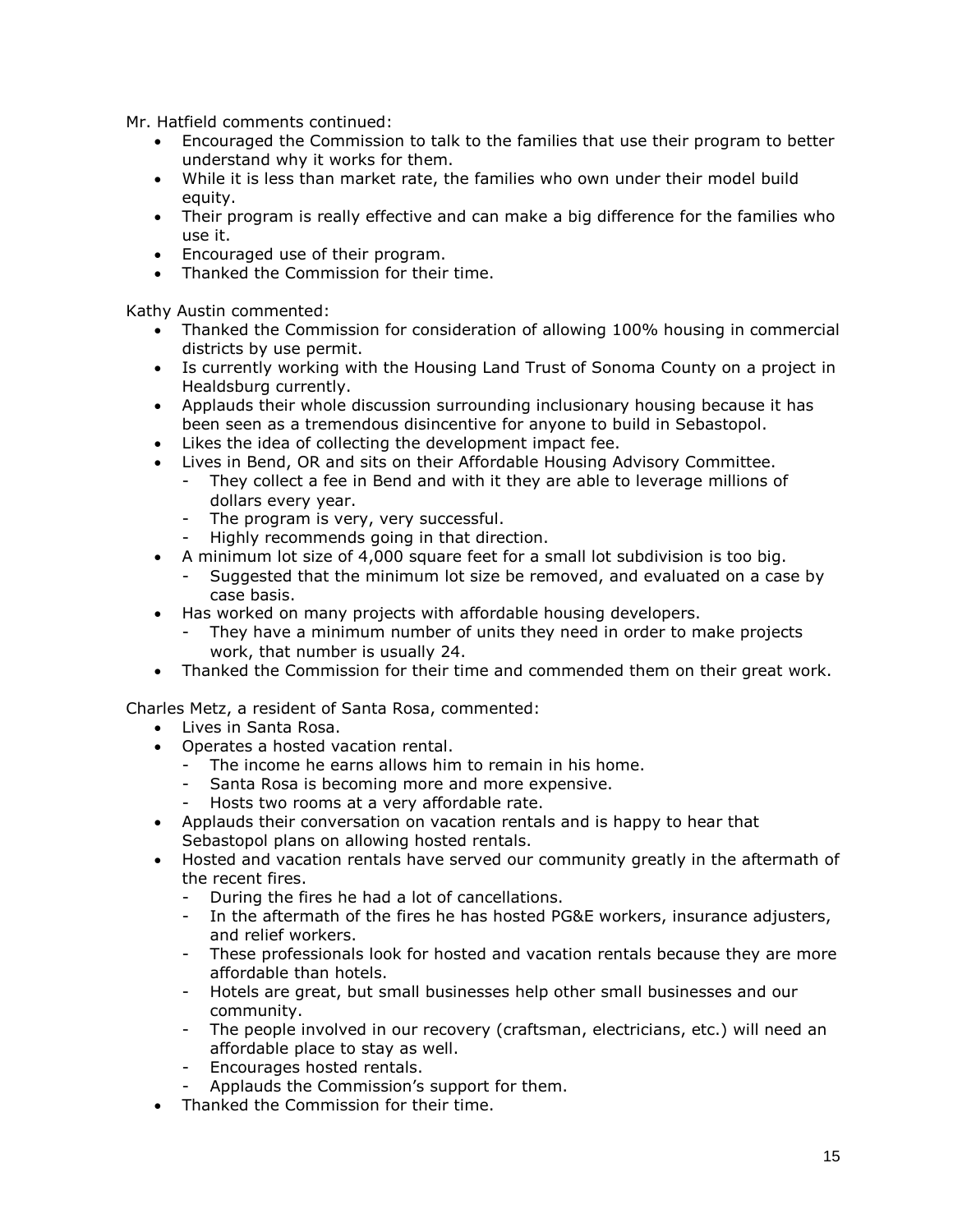A woman named Gay Barner commented:

- Has been an Airbnb host since 2013 when she lost her husband to cancer.
- Had to retire early due to her having to care for her husband.
- Hosted rentals are a key source of income.
- Loves her role as an innkeeper and ability to greet people from all over the world who come to the area on vacation.
- Appreciates her ability to use her guest house to help a friend who lost his home and all of his belongings in the fires.
	- Her hosted rental status gives her flexibility.
- Thanked the Commission for their time.

Meghan Finalle, a resident of downtown Sebastopol, commented:

- Expressed support for the small steps that Sebastopol is starting to take regarding defining and setting guidelines for vacation rentals, short term rentals, and hosted and nonhosted rentals.
- Moved to Sebastopol in 2016.
- Explained how these rentals and Airbnb have helped the community in the aftermath of the fire devastation.
	- Is currently hosting a nurse and an insurance adjuster
	- These rentals have been invaluable during this time.
	- Hosts and quests have the advantage of being covered under Airbnb's insurance program.
- The Santa Rosa Board of Supervisors has approved new policies for those affected by the fires and Sebastopol should do the same.
- Cannot rent the spare room in her house long term because her son lives with her at times.
	- Short term rentals are the only thing that can work for her.
- Is a single mom.
- Thanked the Commission for their time.

Jacob Rich, born and raised in Sebastopol, commented:

- Appreciates the discussion and has found it to be interesting.
- Does not agree with everything that has been said.
- Has seen Sebastopol change a lot over the years.
- We are in the midst of a housing crisis.
- The middle and lower class are being squeezed economically and by the housing class.
- This is about human beings and their livelihood.
- Expressed a concern because too often it feels like people are more concerned with profit.
- In terms of inclusionary housing, he heard a lot of conjecture from the Commission.
- Referred to analysis that he has found online regarding inclusionary housing.
- In-lieu fees are a weak link and a loophole for developers.
- Urged the Commission to think about people, not profit.
- Affordable housing is key.
- Market rate housing is not attainable for a lot of people and usually attracts people from out of town, not the people that are struggling to remain in town.
- Urged the Commission to do research.
- It is important to address our housing crisis.

Chair Fritz asked Mr. Rich to wrap up his remarks as his three minute time allowance was up.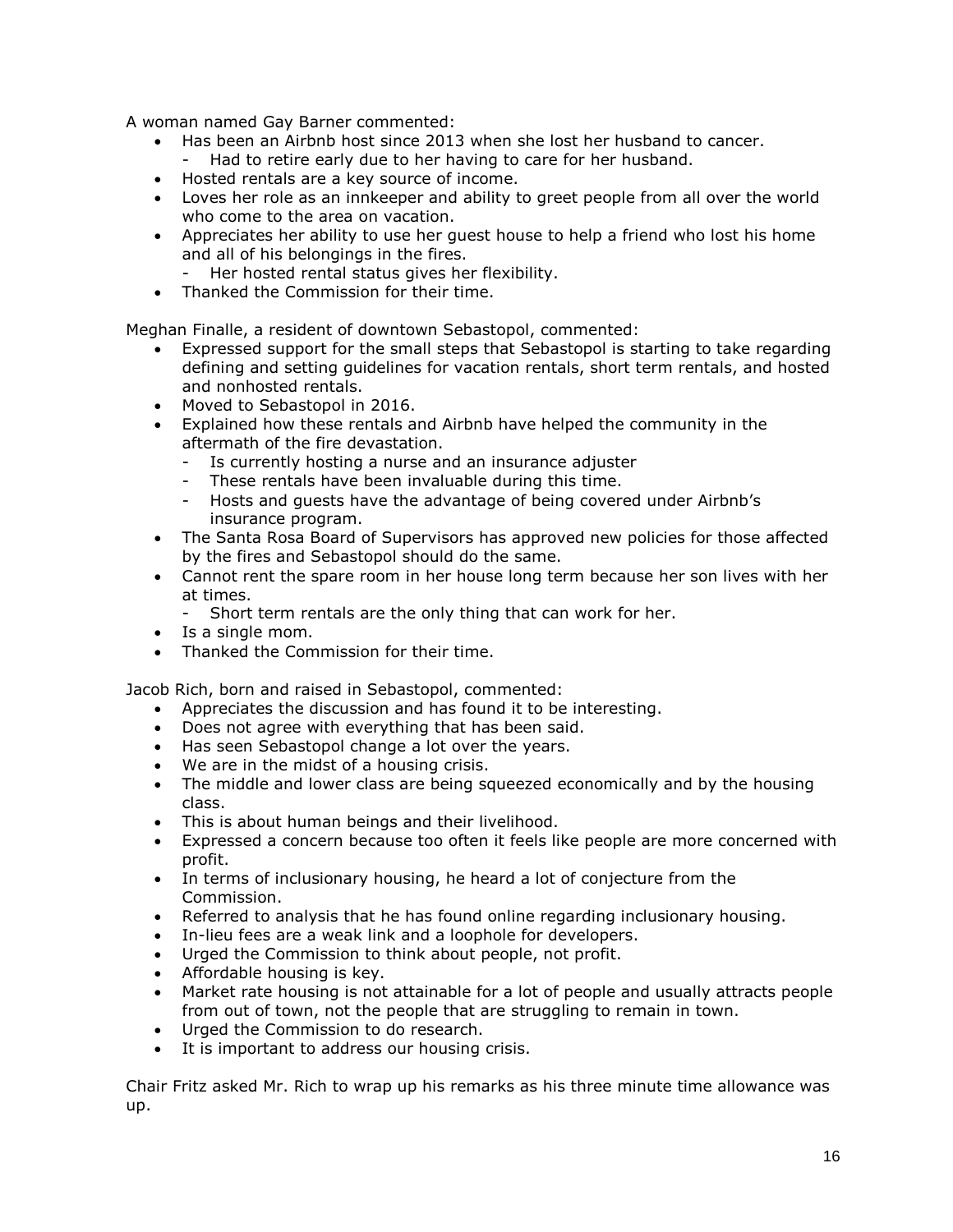Mr. Rich commented that limiting his time is not fair because the Commission's discussion had taken forever and continued his comments as follows:

 The County does not allow accessory dwelling unit rentals on a transient basis, neither does Petaluma nor other places.

Chair Fritz reiterated his request that Mr. Rich conclude his comments.

Mr. Rich reiterated that that was not fair and sat down.

Chair Fritz invited Mr. Rich to submit a letter to the Commission for future consideration and thanked him for his comments.

ila Benavidez-Heaster, Bodega Avenue, commented:

- Has not heard anything about workforce housing which she is concerned about.
- Looking for revitalization not gentrification.
- Understands affordable housing and the need for it.
- Workforce housing is what we desperately need here.
- The work that the Commission is doing is stupendous.
- Thanked the consultants for their work.
- Expressed a concern over there being no discussion on our infrastructure and its ability to handle the development that is being discussed.
	- Acknowledged that the Commission may not be the place to deal with that.
- Wants to support the Commission in their work.
- The City Council talks about workforce housing all of the time.
	- The Commission should be to.
- Thanked the Commission for their work.
- Sebastopol needs mid-range, transgenerational housing.
- Would really like to hear the start of a conversation about workforce housing at the Commission level.
- Her comments are not meant as a criticism of their work, more an add to.
- Thanked the Commission for their time.

Dante Love commented:

- Actively looking to build workforce housing in Sebastopol.
- Thanked the Commission for the work that they've done this evening.
- Supports raising the minimum threshold for the number of units currently subjected to the inclusionary housing ordinance.
- Voiced support from reducing the inclusionary housing percentage from 20 to 15%.
- The burden that the current inclusionary housing ordinance puts on small developers is even more egregious than people realize and has kept him from being able to develop here.
- Appreciates the Commissions help.

Mr. Love comments continued:

- Echoes Ms. Austin on a minimum lot size of 4,000 square feet for a small lot subdivision being too big.
- Thanked the Commission for their time.

Ms. Thompson clarified that the minimum lot size for small lot subdivisions is 1,500 square feet.

The Commission thanked Ms. Thompson for that clarification.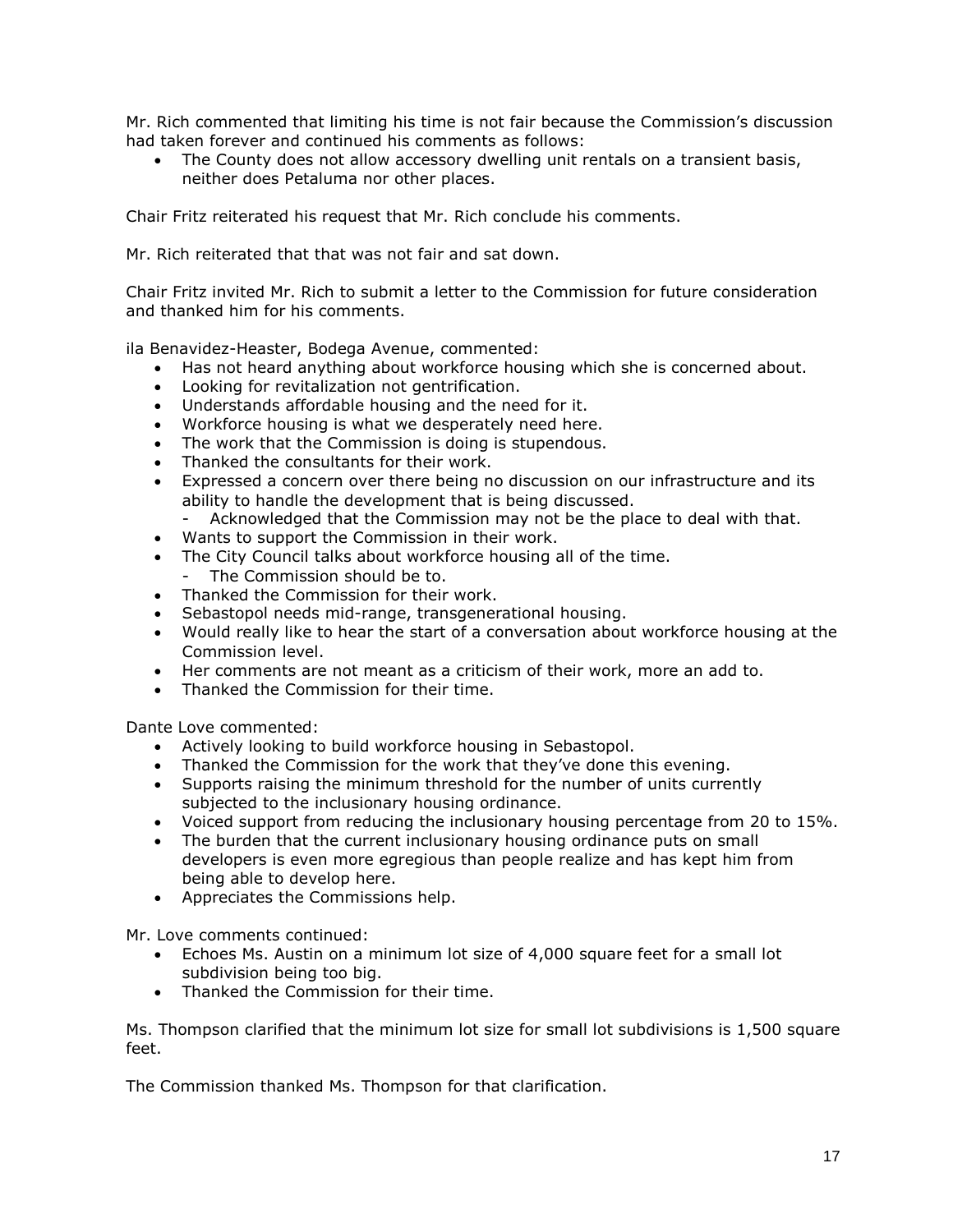Mr. Love commented that he would be interesting in seeing the minimum removed altogether.

Hearing nothing further, Chair Fritz closed the public comment period.

Chair Fritz adjourned the meeting at 9:30 p.m. for a brief break.

Chair Fritz reconvened the meeting at 9:41 p.m.

**B. ZONING ORDINANCE UPDATE:** The consultant and staff have developed supplemental potential Zoning Ordinance revisions regarding response to the Sonoma County fire emergency, and potential future emergencies, for the Commission's review and comment.

The Commission deferred discussion of this item to their next meeting.

**C. COMPREHENSIVE CANNABIS ORDINANCE UPDATE:** At 9:00 p.m. or later, the Commission will conduct a public hearing on a comprehensive update to the City's cannabis ordinance. The City has existing allowances for medical cannabis dispensaries and collectives, as well as allowances for personal growing by medical cannabis patients and caregivers. The amendments to the Zoning Ordinance would replace these regulations, and would include revisions to achieve consistency with new provisions of State law as a result of both State legislation and a voterapproved initiative. The proposed ordinance would allow a variety of both medical and adult-use cannabis-related businesses, and would also include provisions consistent with State law regarding allowances for personal growing of cannabis. The ordinance would allow adult-use sales at the City's two existing medical cannabis dispensaries, if they also obtain required State licenses. Cannabis businesses would be required to have security and odor control measures in place.

Director Webster presented the staff report.

Director Webster highlighted that:

- In the ordinance as written, the required 600' radius for retail from schools does not apply to other types of uses such as manufacturing.
	- The City can choose whether or not to require a radius distance.
	- As he understood it, State regulations apply the same radius requirement to virtually all types of uses.
	- The Sebastopol Ordinance is modeled after the City of Santa Rosa's ordinance.
	- The area of greatest concern seemed to be about retail uses, not a manufacturing facility that would be closed to the public.

The Commission asked questions of Director Webster throughout their discussion.

Commissioner Glaser commented that references to, 'Type 1, 2 and 3' are seldom used and seems to be an arbitrary insertion.

Commissioner Doyle questioned what a 'loop system' was and commented that it should be further articulated.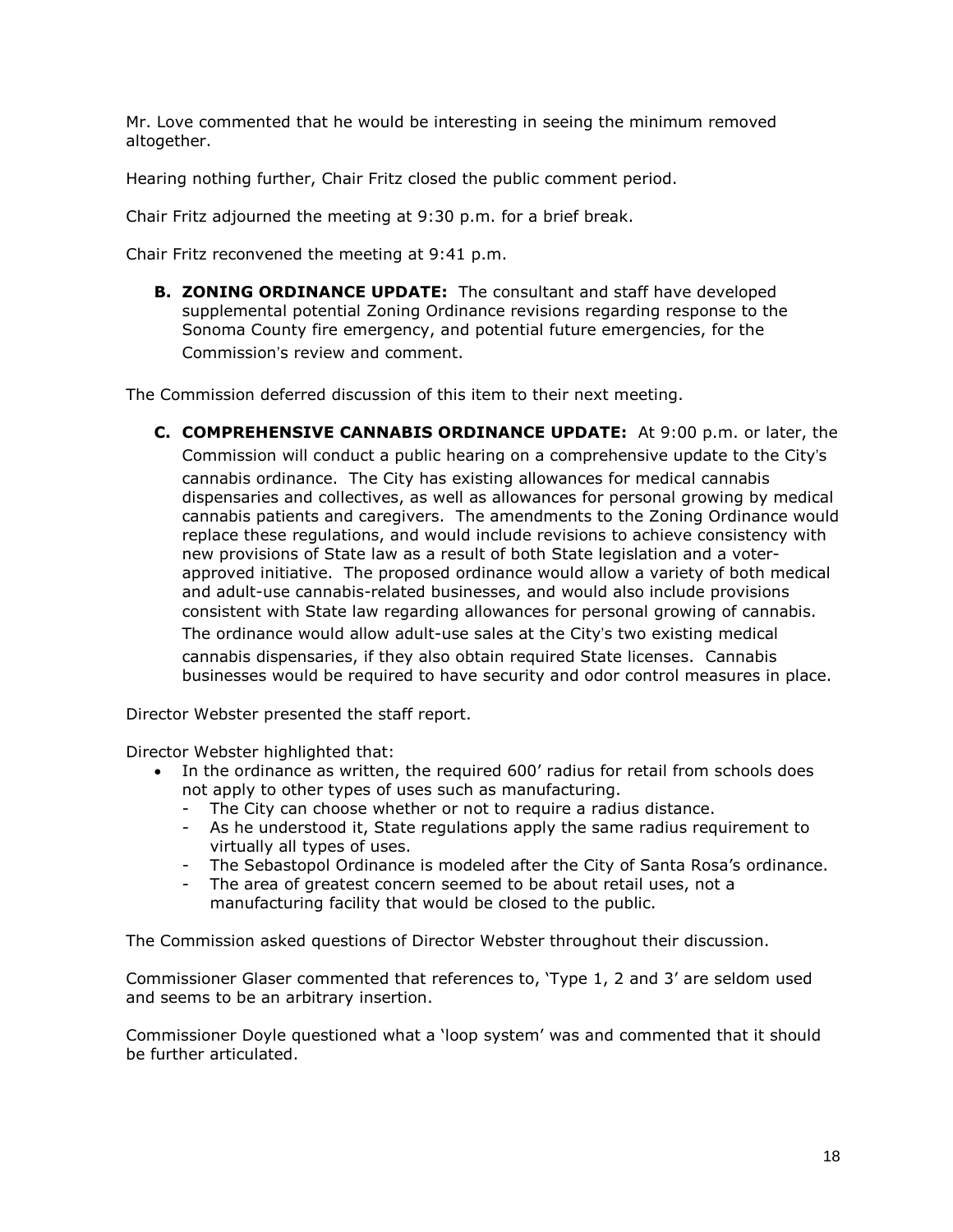Commissioner Doyle expressed a concern with a potential lack of regulation surrounding what it takes to become a 'primary caregiver' in that they are afforded a great allowance for cultivation.

The Commission briefly discussed specifically spelling out State law versus simply referencing State law in the ordinance.

The Commission agreed that being specific could be problematic as laws are changed, however, it can often be helpful to include the specifics as many people won't actually look up what is being referenced and therefor do not learn about what the exact laws are.

Commissioner Glaser commented:

- When he read '17.140.100 D. 1. No more than two Type 1 and two Type 2 Cannabis Retail establishments are permitted in the City of Sebastopol. Type 2 Cannabis Retail may only occur at an existing Type 1 Medical Cannabis Retail establishment that has obtained and maintained a valid Use Permit, provided such establishment meets the following requirements: comply with all requirements set forth in Sections 17.140.070 and 17.140.100 of the Municipal Code; and obtain State license for both Medical and Adult Use commercial sales.' he read it two different ways.
	- The first being that if you are a Type 1 already, you can only become a Type 2 if you do all of these things.
	- The second being that Type 2 may only occur at a Type 1.

Commissioner Doyle commented that he had done the same thing.

Director Webster commented that the intent was that Type 1's could become a Type 2 by meeting certain requirements and not the latter.

Commissioner Glaser commented that the language should be revised to be clearer.

Commissioner Doyle agreed.

Director Webster responded that he was open to language revision recommendations.

Hearing no further questions, Chair Fritz asked if members of the public wished to speak on this item.

Eli Melrod commented:

- Representing Solful, the new medical cannabis dispensary in town.
- Believes that it would be beneficial to the City of Sebastopol and the community for existing operators to be allowed to sell adult-use cannabis.
- Adult-use cannabis is supported a vast majority of the population.
- Sale of adult-use will probably enable them to hire more people.
- They're already fully prepared to do it.
- Thanked the Commission for their time.

Commissioner Kelley asked a question of Mr. Melrod regarding State permitting requirements.

Hearing nothing further, Chair Fritz closed the public comment period and brought it back to the Commission for discussion.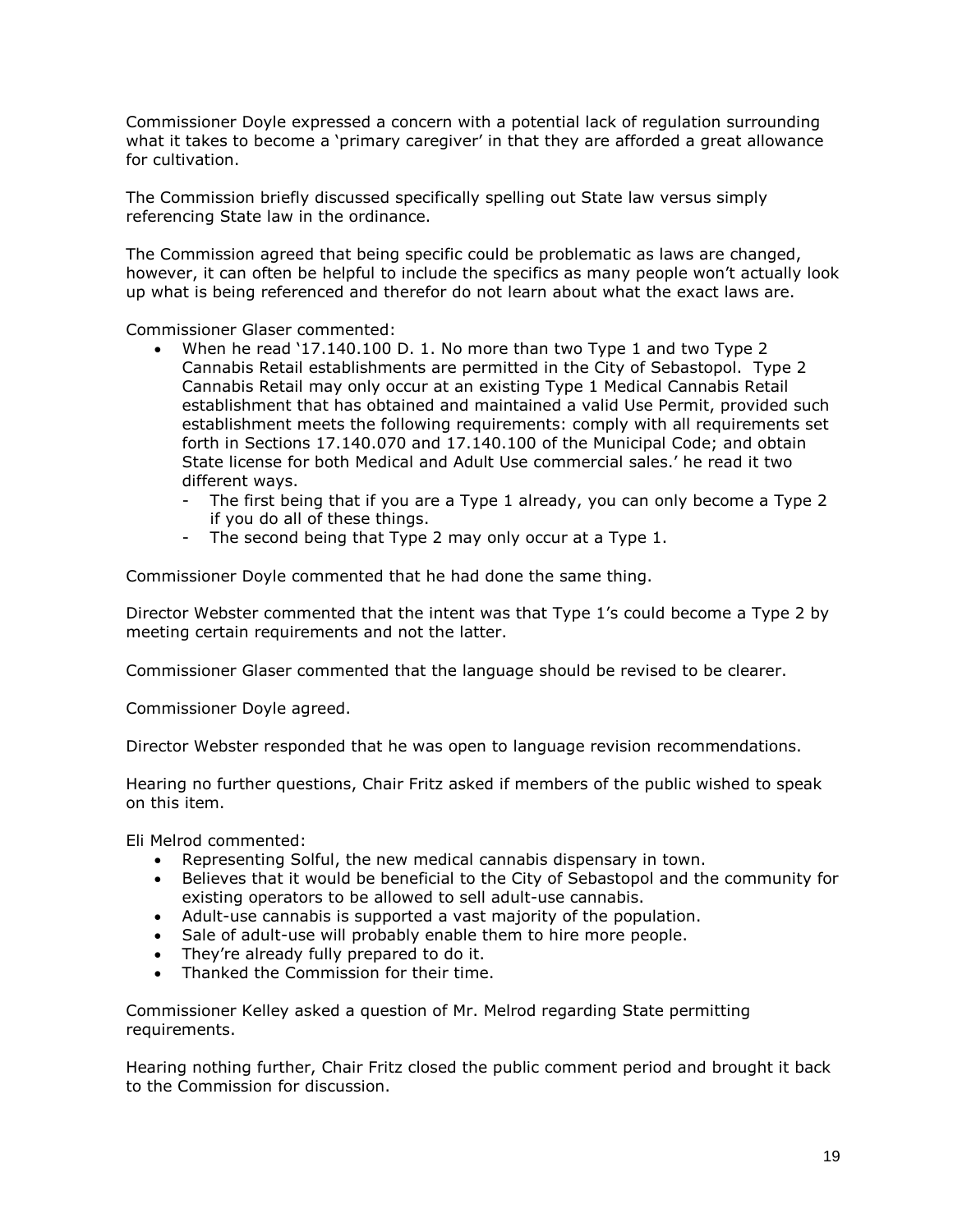The Commission had no comment on 17.140.010.

The Commission had no comment on 17.140.020.

On 17.140.030, Commission discussion included:

Commissioner Glaser commented that the term, 'laboratory' should be defined.

Director Webster commented that that would be good direction for Ms. Thompson through the Zoning Ordinance update.

Commissioner Kelley commented that, 'laboratory, testing' would be more appropriate.

Commissioner Doyle commented:

- References to, '(Medical or Adult Use)' for the definition of, 'Cannabis Business' for example, could be cleaned up by addressing them in the definitions to show that the defined pertains to both medical and adult use unless specifically referenced otherwise.
- Therefore, unless specifically referenced as one or the other, one could assume that both are encompassed.
- Seems redundant as is.

Commissioner Glaser reiterated his earlier comment about references to, 'Type 1, 2 and 3'.

Chair Fritz commented that he does not like that corporations and limited liability companies are included in our definition of, 'Person.'

Director Webster noted the concern and commented that he could discuss an appropriate alternative with the City Attorney.

Commissioner Doyle referred to the definition of, 'Cannabis Packaging and Labeling' and commented that it should be revised as follows: 'Canabis Packaging and Labeling (Medical or Adult Use) means entities that only package or repackage cannabis products or label or relabel the cannabis product container. Can package and label for other licensees.'

The Commission concurred.

Commissioner Kelley referred to 'Cannabis Retail, 2.' And commented that the word, 'Dispensary' should be stricken following the words, 'Adult Use'.

The Commission concurred.

Commissioner Kelley referred to, 'Cannabis Retail, 3. Office Only, Cannabis Retail and commented:

- We haven't limited the number of delivery services that we can have in town.
- Expressed a concern over how tax collection occurs.
	- She has reached out to several people including the City Attorney and is waiting to hear back on this issue.
	- The issue is with whether collection of the tax occurs where it originates from, or where it is delivered to.
- Doesn't specify if deliveries will be limited in where the product can be delivered to.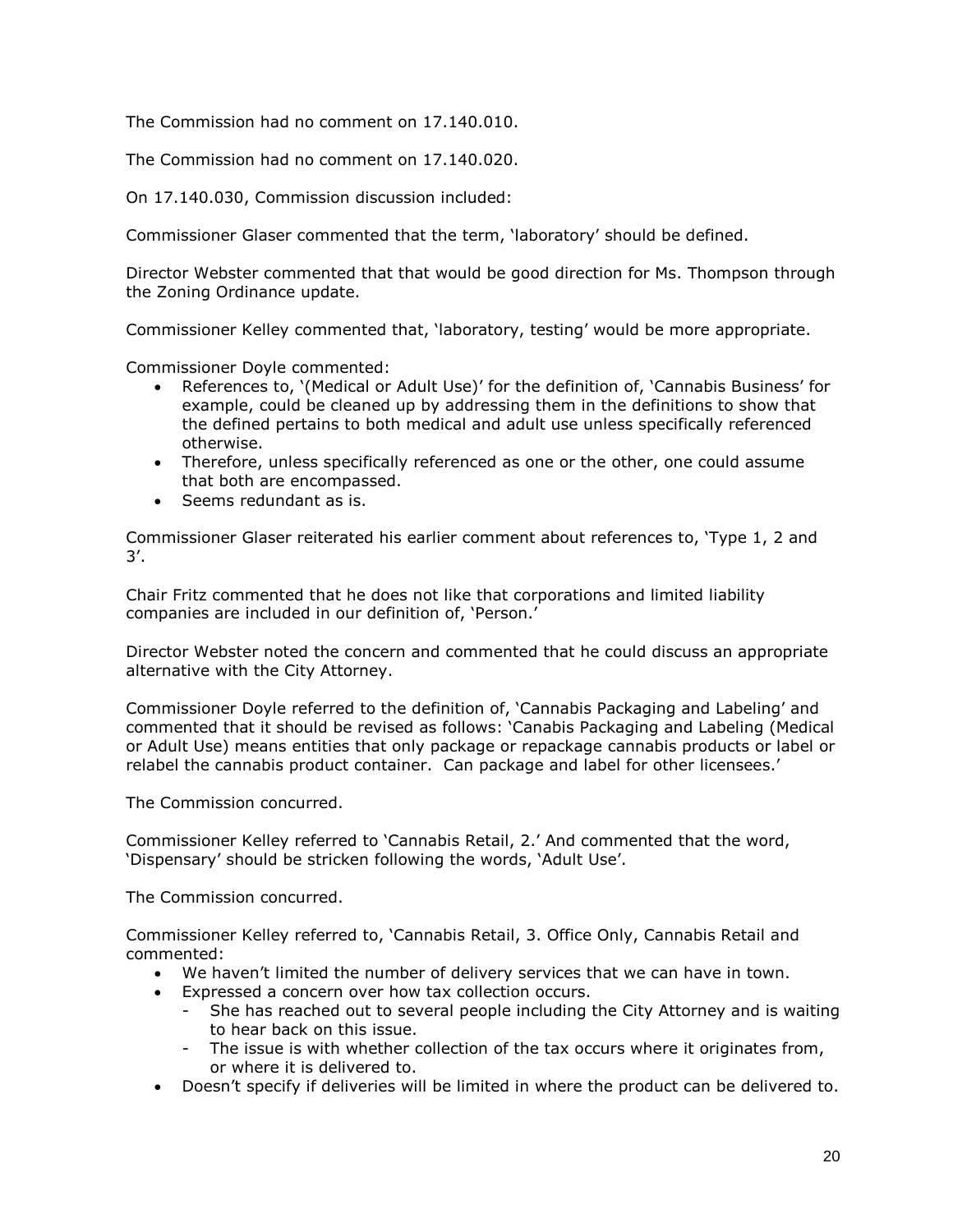Commissioner Kelley comments continued:

- Saw something on social media about the lack of regulations that Sebastopol has surrounding delivery services.
- Would like to limit the number of delivery services that are allowed.
- Would like some specificity on where the product can be delivered to.

Commissioner Jacob commented that Commissioner Kelley's comment regarding taxation brings up a really good point.

Commissioner Doyle commented:

 The requirements for odor control if doing indoor cultivation may lead people to want to cultivate outdoors where such measures are not required.

Commissioner Kelley commented:

- Referred to the definition of, 'Greenhouse' and commented that she hopes to allow hoop houses which are not considered a permanent structures.
	- Believes that Mendocino County allows them.

Director Webster commented that he believed they would be allowed for personal cultivation, not commercial.

The Commission had no comment on 17.140.040.

On 17.140.050, Commission discussion included:

Commissioner Doyle commented:

 Referred to, 'D. Outdoor cultivation' and suggested that it be revised to reflect that cannabis plants shall not be located in the front yard or side yard setback.

Commissioner Jacob commented that it seems like the Commission is trying to address a problem that we don't know we have.

With the exception of Commission Doyle, the Commission agreed on being fine with 'D.' as written.

Chair Fritz commented that the reference to (17.25) in the first paragraph references commercial, not personal.

Director Webster commented that that reference could be stricken.

Chair Fritz referred to, '2. Security' and commented that the way it is written refers to enclosures and structures and noted that it may be appropriate to add fences as well.

Director Webster commented that, '2. Security' could be revised as follows, 'Cannabis cultivation shall have security measures sufficient to prevent access by children or other unauthorized persons.

The Commission concurred.

On 17.140.060, Commission discussion included:

Commissioner Doyle reiterated that the reference to, '(Medical or Adult Use)' would not need to be there if addressed under the, 'Cannabis Business' definition.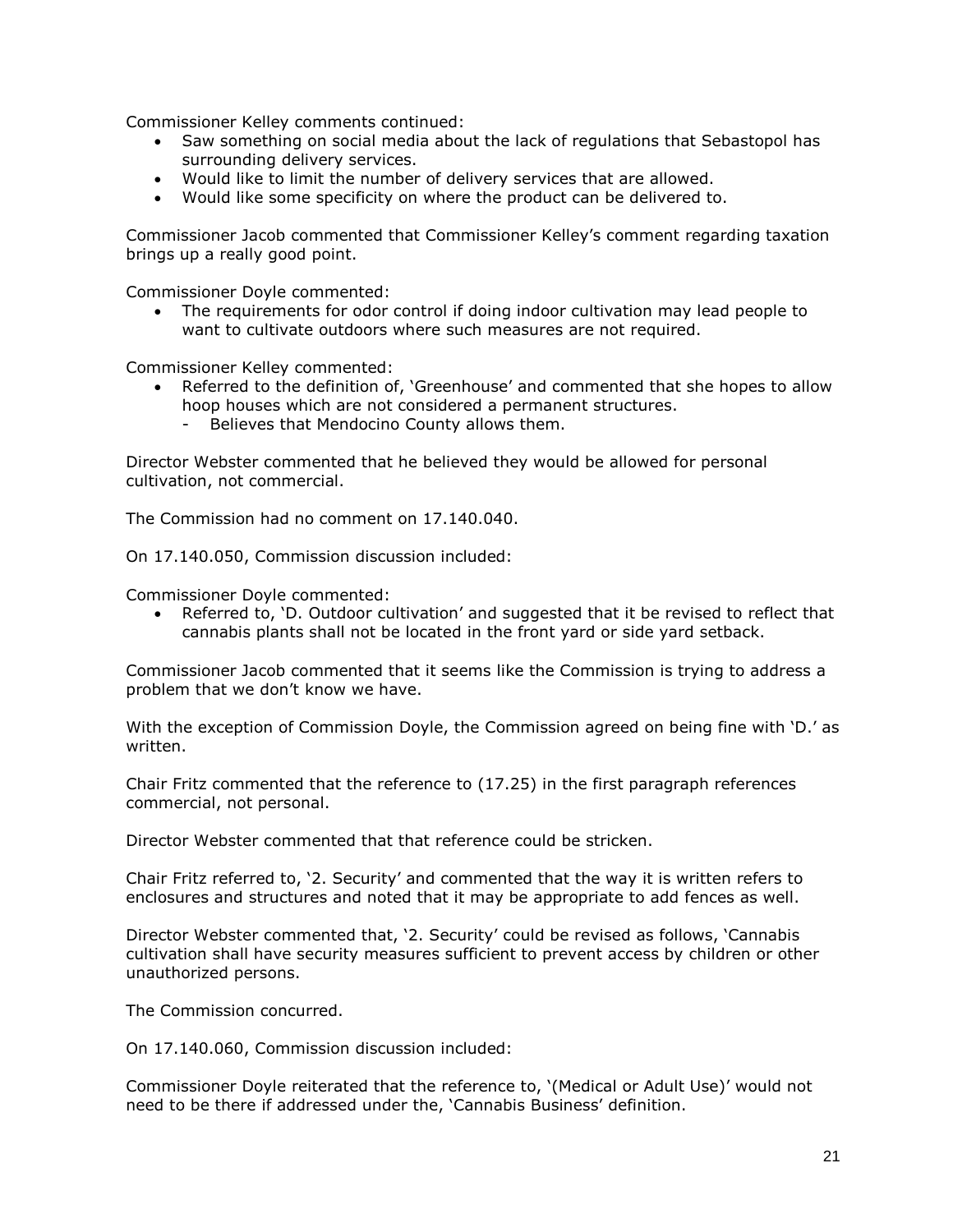The Commission concurred.

On 17.140.070, Commission discussion included:

Commissioner Doyle referred to, 'A. 1.' and suggested that some of the language within it be stricken as part of it seems to allow operators to begin prior to receipt of their State license.

After some discussion, the Commission agreed to strike the entirety of, 'A. 1.'

Chair Fritz referred to, 'F.' and suggested that the word, 'Planning' be inserted in front of, 'Department' to clarify.

The Commission and Director Webster concurred.

Commissioner Kelley referred to, 'B. Minors, 3.' And commented that it is unclear.

After some discussion the Commission to agreed to leave it as written.

Commissioner Doyle referred to the reference to, 'Chapter 8.25 (Noise)' under, 'J. Noise' and commented that it should say, 'SMC'.

Director Webster concurred.

On 17.140.080, Commission discussion included:

Commissioner Doyle referred to the first sentence and commented that the reference to, '17.140.060,' is incorrect, it should refer to, '17.140.070.'

Director Webster noted the correction.

Commissioner Kelley referred to, 'D. Pesticides' and commented that she does not want pesticides used at all.

Commissioner Jacob commented that the City could include something about capturing organic certification once established.

The Commission agreed to revisit this subject at a future date.

On 17.140.090. Commission discussion included:

Commissioner Glaser referred to, 'Processing:' and commented that the sentence that reads, 'Processing does not involve any cultivation or manufacturing.' is in conflict with the heading that reads, '17.140.090 Cannabis Manufacturing (Medical or Adult Use): Includes Processing, Packaging and Labeling.

Chair Fritz commented that, 'Processing' and 'Packaging and labeling' are under subsection, 'A. Extraction processes' and should be moved into their own sections. The Commission and Director Webster concurred.

Vice Chair Douch noted the time and asked if the Commission wished to continue past 11 p.m.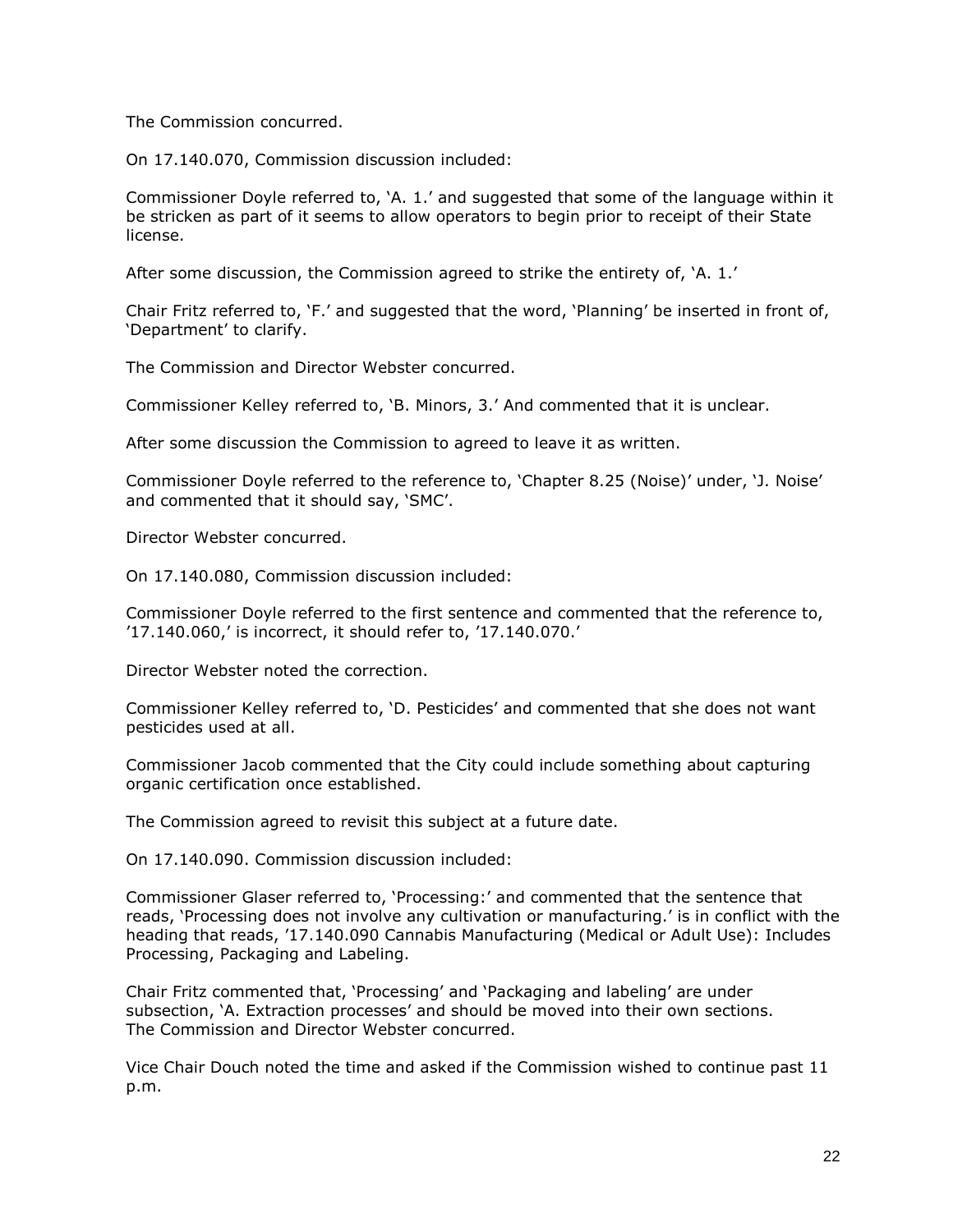The Commission agreed to continue until 11:30 p.m.

The Commission had no comment on 17.140.090.

On 17.140.100, Commission discussion included:

Commissioner Glaser commented:

- Referred to, 'D. 1.' and expressed not being comfortable with constraining to allocate Type 1's to Type 2's.
- Type 2's should be able to operate independently from Type 1's.

Commissioner Doyle concurred and commented:

- The language is not reflective of the reality.
- If we're going to give our existing dispensaries both medical and adult use there will not be four competing establishments, there will be two.

Commissioner Kelley commented:

- San Francisco is doing this.
- Expressed a concern that medical will disappear if they see the existing dispensaries see that adult-use is more lucrative.
- Would like to keep it as written for the time being.

Commissioner Glaser commented:

- Does not have an issue with the existing dispensaries ability to apply for the adult use, however, he did not believe that setting the precedent that you can only have a Type 2 at a Type 1 is wrong.
- The number is artificial.

Chair Fritz commented that he was happy to start off as written.

Vice Chair Douch commented that it is reasonable to do a stepped approach here.

Commissioner Kelley reiterated her statement about wanting to preserve medical and not wanting our existing dispensaries to abandon medical cannabis.

Commissioner Glaser commented that he would like to recommend that the Council adopt the revised draft as the urgency ordinance with the Commission returning to it for the permanent ordinance.

Chair Fritz referred to, 'F. 3.' and suggested deleting, 'and a valid physician's recommendation under Section 11362.712 of the Health and Safety Code.'

The Commission concurred.

Commissioner Doyle referred to the reference to, 'Chapter 8.04 (Smoking Regulations) and suggested that, 'SMC' be added there as well. Commissioner Kelley commented that she would like to discuss the allowance of cannabis cafés.

On 17.140.110, Commission discussion included:

Commissioner Kelley noted that recent updates should be checked to ensure compliance with State law.